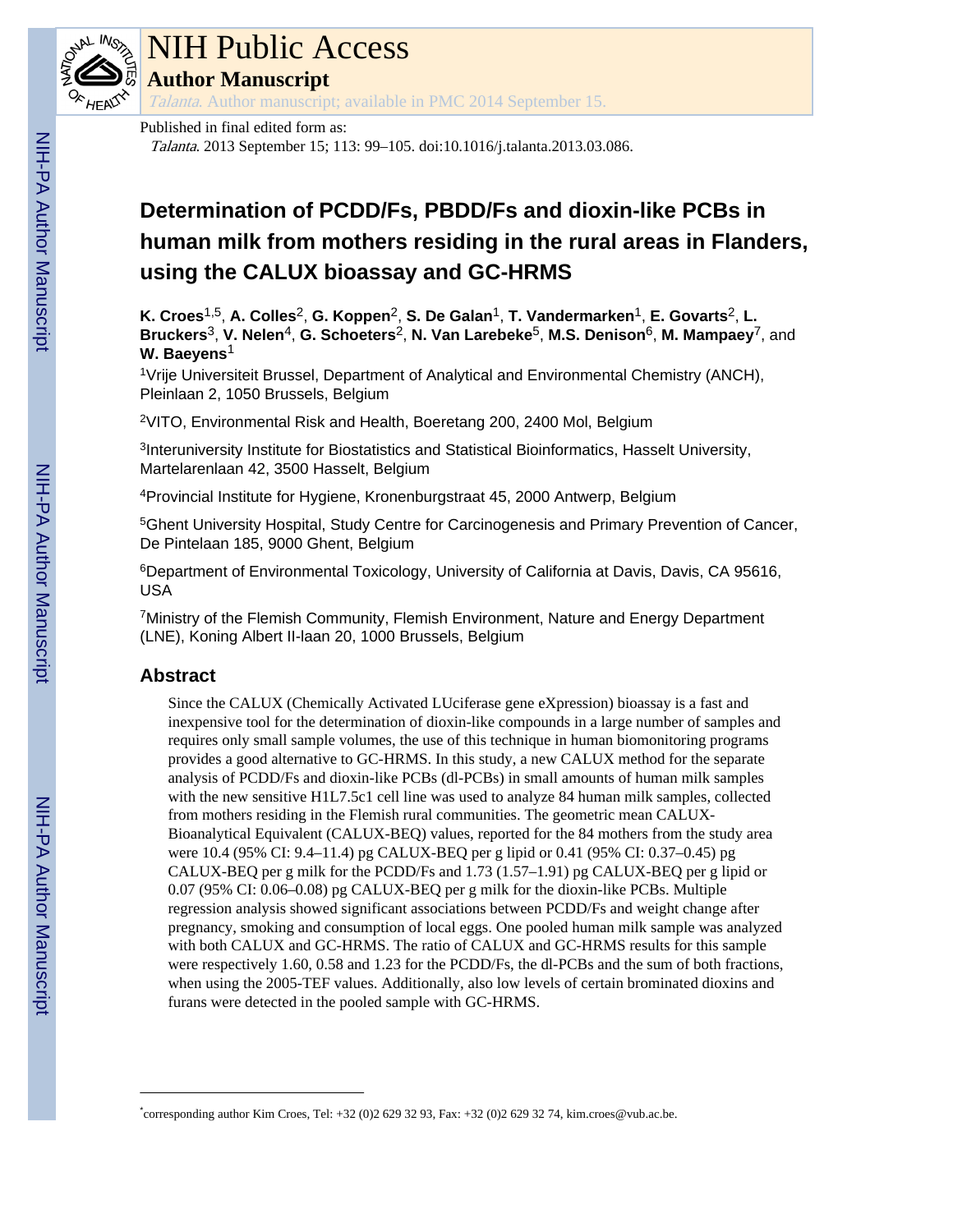PCDD/Fs; dioxin-like PCBs; PBDD/Fs; CALUX; GC-HRMS; human milk

#### **1. Introduction**

In the first Flemish Environment and Health survey performed by the Flemish Centre of Expertise on Environment and Health (FLEHS I, 2002–2006) increased concentrations of PCBs, dioxin-like substances and chlorinated pesticides were observed in cord blood of newborns and in blood of 14–15 year-old adolescents and 50–65 year-old adults living in low populated rural communities of East and West Flanders and Flemish Brabant compared to other Flemish regions [1, 2]. Due to the health concern associated with increased body burdens of chlorinated POPs, a follow-up study of the pollutant levels in these rural areas was undertaken. Because POPs are mainly lipophilic, human milk was chosen to assess exposure to these compounds. Human milk is a valuable matrix for human biomonitoring of lipophilic pollutants, since it is a non-invasive sample that is available in sufficient quantities (e.g. compared to cord blood).

For the quantification of PCDD/Fs and/or dioxin-like PCBs in (human) milk samples, both GC-HRMS and CALUX bioassays are used in routine analysis. GC-HRMS analysis usually needs large amounts of human milk and is also quite expensive, while the CALUX bioassay is known as a fast, inexpensive technique that uses small sample volumes. However, so far most validated CALUX methods for quantification of PCDD/Fs and dl-PCBs in human and bovine milk samples have also used relatively large volumes. Some researchers used 60 mL milk [3–5], while others used 20 mL [6] or 10 mL milk [7–9]. Since in this Flemish human milk campaign not only PCDD/Fs and dioxin-like PCB were analyzed, but also other POPs (e.g. pesticides, brominated flame retardants, marker PCBs and perfluorinated compounds), the amount of human milk available for the CALUX bioassay was limited. Therefore, a new, more sensitive method needed to be developed for the separate analysis of PCDD/Fs and dioxin-like PCBs in only 5 mL of (human) milk. The aims of this study were: 1) to develop a new CALUX method for the separate analysis of PCDD/Fs and dl-PCBs in 5 mL of human milk, 2) to compare the concentrations measured in human milk samples from the rural study area to the concentrations measured in Belgian milk samples from former WHOcoordinated studies and from other national and international surveys, 3) to determine the associations between concentrations of PCDD/Fs and dl-PCBs on the one hand and personal characteristics and dietary habits on the other hand and 4) to compare the CALUX results of a pooled milk sample with the GC-HRMS data, obtained from the same sample, 5) to determine the concentration of PBDD/F congeners in human milk from the rural areas.

#### **2. Materials and Methods**

#### **2.1 Chemicals and standards**

Hexane (for PCDD/Fs and PCBs, minimum 96%), acetone (Pesti-S grade, minimum 99.9%) and toluene (for PCDD/Fs and PCBs, minimum 99.8%) were purchased from Biosolve (The Netherlands). Ethyl acetate pestanal and silica gel 60 for column chromatography were purchased from Sigma-Aldrich (Germany). Sulphuric acid (95%–97%, ACS reagent), Celite 545 (0.02–0.1 mm) and DMSO were obtained from Merck (Germany). Anhydrous sodium sulphate was purchased from Boom (The Netherlands) and X-CARB from XDS (USA). The standard solution of 2,3,7,8 TCDD (50 ng mL<sup>-1</sup>) was purchased from Campro Scientific (The Netherlands).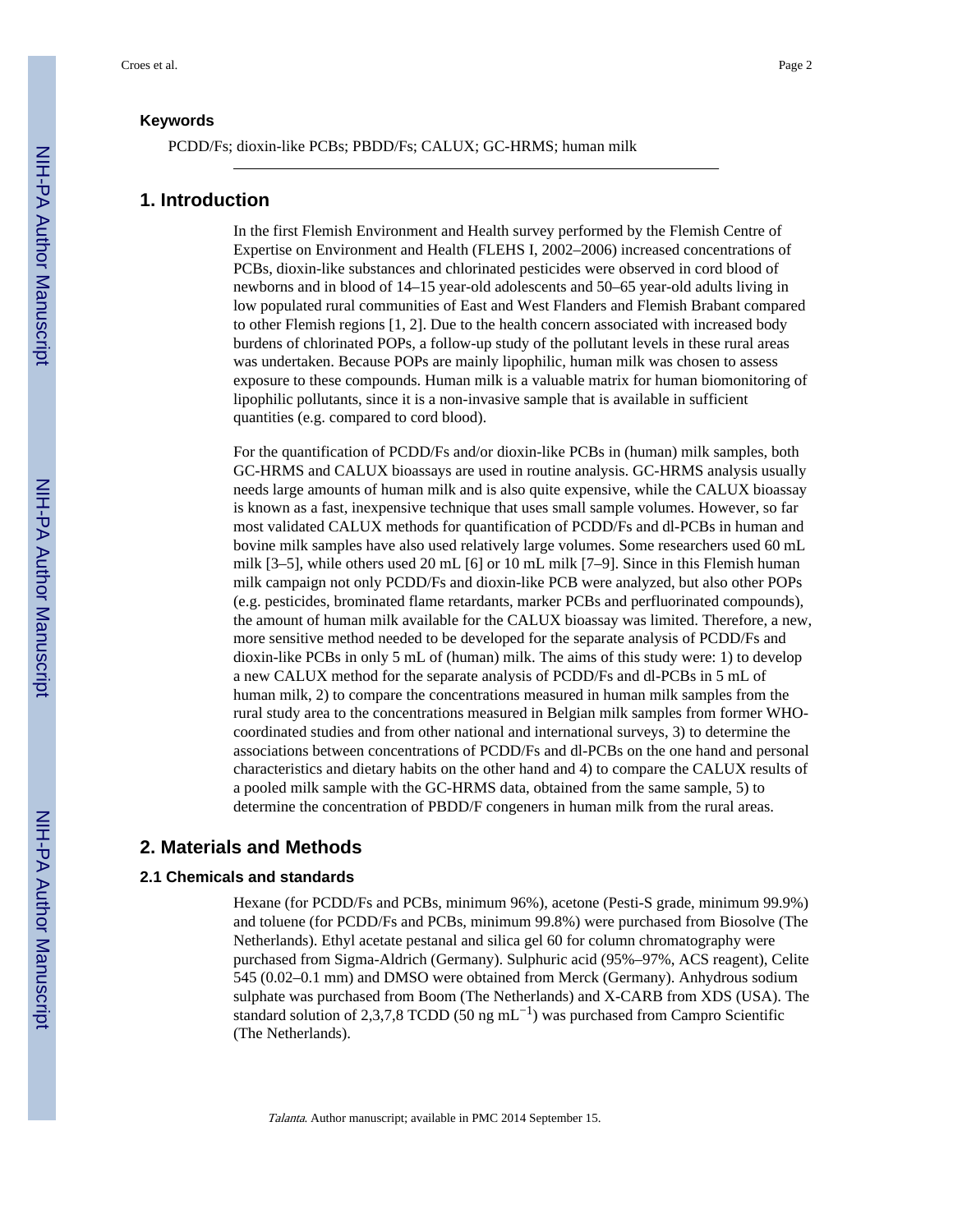#### **2.2 Selection, recruitment of participants and sample collection**

The participants were recruited from nine maternities in East and West Flanders. Since the POP levels were meant to be compared with the Belgian results of the WHO human milk surveys from 1987–1988, 1992–1993, 2000–2003 and 2005–2006 [10], the selected mothers had to meet the WHO inclusion criteria for age, parity and single birth and residence time of at least 5 years in the study area. However, because the recruitment turned out to be rather difficult, the selection criteria were broadened [11]. During a period of 14 months (May 2009 until end of June 2010), finally, a total of 84 mothers (30.6% of the selected mothers) participated in the study. At home, the mothers collected the milk two to eight weeks after delivery. At least 50 mL of milk samples had to be collected, after and/or during nursing. The samples were stored at −20 °C until analysis.

After signing the informed consent, the mothers were asked to complete a questionnaire for information about residence during the last 5 years, date and place of birth, mother's age, weight and length, dietary habits and occupation, smoking and alcohol consumption, fertility and health data, exposure to pollutants indoor or in the workplace, socio-economic status and perception of environmental problems. More details about the personal characteristics of the participants were described by Croes et al., 2012 [11].

The study design was approved by the medical-ethical committee of the University of Antwerp on  $10^{th}$  of July 2009.

#### **2.3 Analytical procedure for quantification of PCDD/Fs and dl-PCBs**

PCDD/Fs and dl-PCBs were analyzed in all 84 individual samples using the CALUX bioassay. From each of the 84 individual samples, 10 mL human milk of the initial sample was taken to compose a pooled sample. This pooled sample was used to follow up the time trend of PCDD/F and dl-PCB concentrations that were measured during the former WHOcoordinated human milk surveys [10]. GC-HRMS analysis of pollutants in the pooled sample was done by the WHO reference lab (State Institute for Chemical and Veterinary Analysis of Food (CVUA), Freiburg, Germany), according to the method described by Malisch and van Leeuwen (2002) [12], Kotz et al. (2005) [13] and Hui et al. (2008) [14]. CALUX analysis was performed by the Department of Analytical and Environmental Chemistry at the Free University of Brussels (VUB, Brussels, Belgium). For the determination of dioxin-like compounds in human milk samples, the same protocol as for extraction and clean up of human serum samples was used [15], except for a higher amount of acid silica due to the higher lipid content of human breast milk. Briefly, 5 mL human milk samples were extracted with an acetone/hexane mixture and filtered upon a pre-conditioned celite column. After extraction, the amount of fat was weighted and the extract was redissolved in 5 mL hexane and cleaned up on a pre-conditioned multi-layer silica column coupled in series with a carbon column. The silica gel column (25 mL) was filled from bottom to top with glass wool, 1.9 g (1.3 cc) sodium sulphate, 6.0 g ( $2 \times 4.3$  cc) of 33% (w/ w) sulphuric acid silica gel and  $1.9 \text{ g } (1.3 \text{ cc})$  sodium sulphate. The carbon column (10 mL) was filled with glass wool, 0.7 g (0.5 cc) sodium sulphate, 0.34 g (1 cc) X-CARB and 0.7 g (0.5 cc) sodium sulphate. The dioxin-like PCBs and the PCDD/Fs were eluted separately from the carbon column and redissolved in a defined volume hexane (1.5 mL and 2 mL for the PCB and PCDD/F fractions, respectively). Concentration-response analysis using pooled milk sample extracts allowed determination of an optimal dilution factor to facilitate screening analysis and to minimize sample volumes needed for analysis. For the dl-PCB fraction a final dilution factor of 1.5 was used, while dilution factors 2.5 and 4 were used for the PCDD/F fraction. The target compounds were analyzed using the enhanced recombinant mouse hepatoma CALUX cell line (H1L7.5c1) which had been stably transfected with an Ah receptor-responsive firefly luciferase reporter gene plasmid (pGudLuc7.5) that contains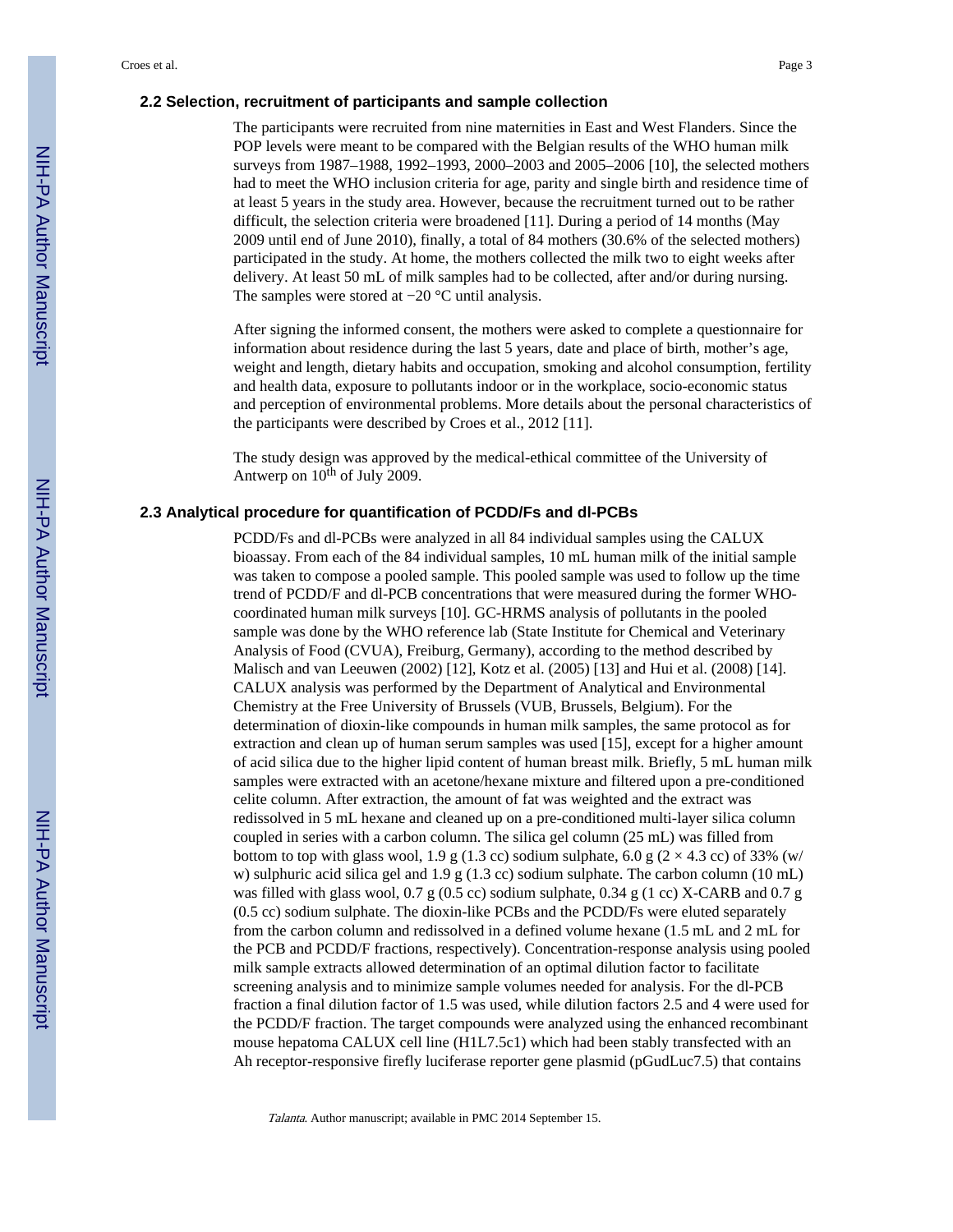20 dioxin-responsive elements [16, 17]. The results were expressed as CALUX bioanalytical equivalents (BEQs), using the inverse prediction method on a Hill-shaped TCDD calibration curve. The final result was expressed in pg BEQ per g fat and in pg BEQ per g milk.

#### **2.4 Statistics**

Means, medians, ranges and geometric means were calculated using SAS 9.2 and Statistica 10.0. The geometric means were obtained after back transformation of the mean values of the Ln transformed variables. To determine the factors that influence the PCDD/F and dl-PCB levels in the human milk samples, univariate regression relationships were first calculated. Covariates with a p-value lower than 0.25 were entered in a multiple regression analysis (stepwise selection). Only variables with a p-value less than 0.10 were retained in the multiple regression models. For samples below the Limit Of Quantification (LOQ), half of the LOQ was used. Age, body mass index (BMI) and smoking habits were included as fixed confounders for PCDD/Fs and dl-PCBs in the multiple regression models. For age and BMI, a continuous variable was used as confounding factor, while for smoking the categorical variable current-, ex- or non smoker was used in regression analysis. Univariate and multiple regression analyses were performed on Ln-transformed PCDD/F and dl-PCB values, expressed in pg BEQ per g lipid weight.

#### **3. Results and discussion**

#### **3.1 Determination of CALUX-BEQs for PCDD/Fs and dl-PCBs in the individual human milk samples and regression analysis to identify predictors of the measured levels**

Five millilitre milk samples were analyzed with the CALUX bioassay for all 84 mothers participating in the study. All samples were above the LOQ (0.1 pg/well or 0.69 pg BEQ per g lipid for the dl-PCBs and 1.15 pg BEQ per g lipid for the PCDD/Fs), for both the PCDD/ Fs and the dl-PCBs. The geometric mean PCDD/F and dioxin-like PCB concentrations (raw data) in the total study population were respectively 10.4 (95 % CI: 9.4–11.4) pg CALUX-BEQ per g lipid for the PCDD/Fs and 1.73 (1.57–1.91) pg CALUX-BEQ per g lipid for the dioxin-like PCBs When expressed in wet weight, mean concentrations of 0.41 (95% CI: 0.37–0.45) pg CALUX-BEQ per g milk and 0.07 (95 % CI: 0.06–0.08) pg CALUX-BEQ per g milk were found for the PCDD/Fs and dioxin-like PCBs, respectively (Table 1).

For the confounding variables age (years), BMI (kg  $m^{-2}$ ) and smoking habits (non-, ex- or current smoker), univariate regression analysis showed only statistically significant results for age of the mother. The CALUX-BEQ values of both the PCDD/Fs and dl-PCBs increased with the age of the mother ( $p=0.001$  for PCDD/Fs and  $p=0.048$  for dl-PCBs). A non-significant trend was observed between smoking and the measured CALUX response of the dioxin-like PCBs (p=0.16) and PCDD/Fs (p=0.21). After exclusion of outliers, PCDD/F levels were borderline significantly higher in mothers with lower BMI (p=0.047).

The tested covariates with p-values less than 0.25 were included in the multiple stepwise regression analysis. For the PCDD/Fs, consumption of eggs from local chickens (yes/no; univariate p=0.023), consumption of dairy products (every day/less; univariate p=0.213), consumption of fish (never/once a week/twice a week or more; univariate p=0.141) and change of weight of the mother (stable/lost/gained weight; univariate p=0.002) were included in the final model. For the dl-PCBs, consumption of meat and poultry (every day/ less; univariate p=0.041), consumption of eggs from local chickens (yes/no; univariate p=0.204), outside stoking (yes/no; univariate p=0.035) and change of weight of the mother  $(\text{stable}/\text{lost}/\text{gained weight};$  univariate  $p=0.02$ ) were included in multiple regression analysis.

No associations were found between dl-PCBs and PCDD/Fs on the one hand and the education level of the mother (4 categories), highest education level in the family (4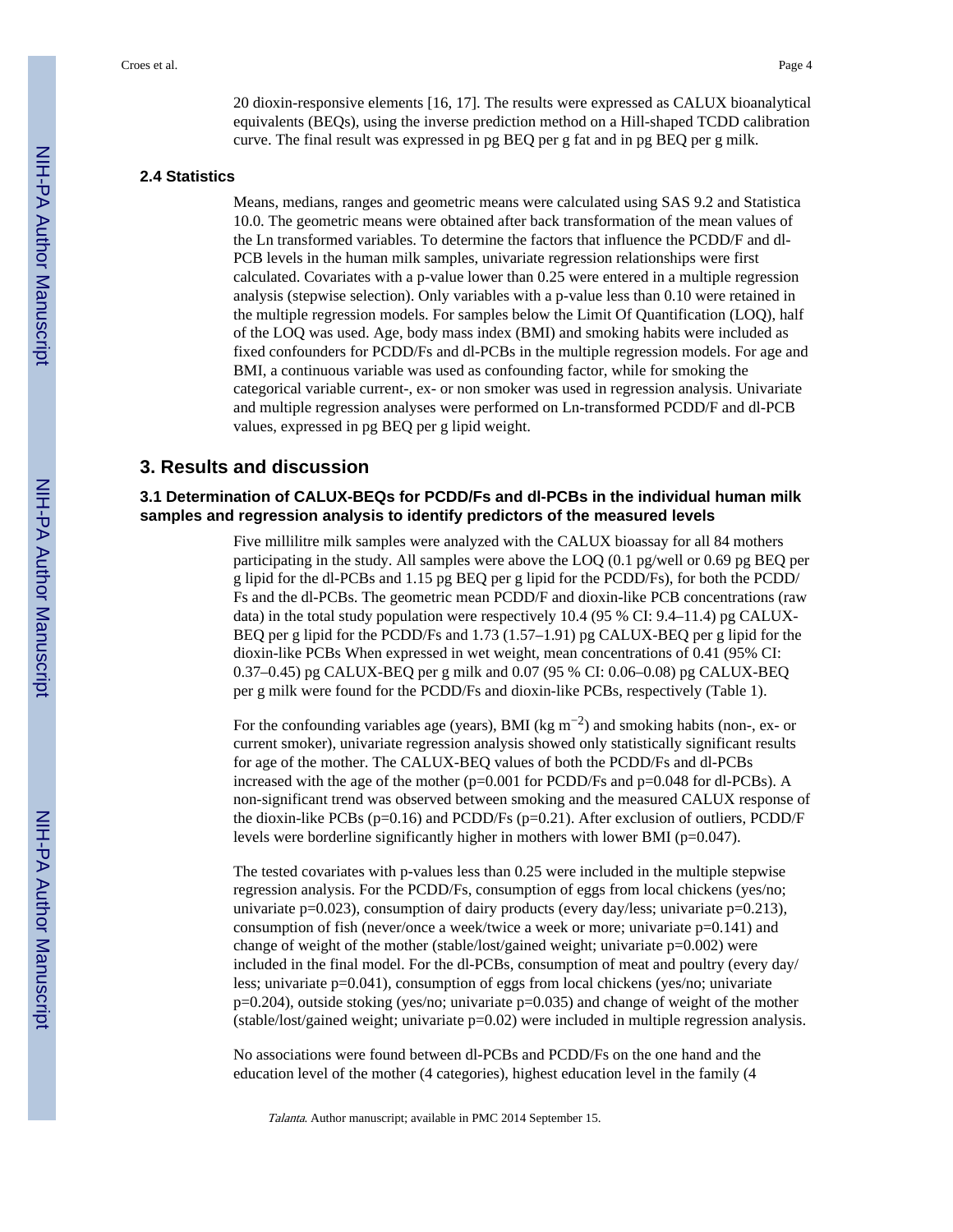categories) and household income (continuous variable, euro) on the other hand. Sex of the baby, the number of years living in the study area (continuous variable, years) and parity (categorical variable, first or second child) were also not significantly associated with the concentration of dl-PCBs or PCDD/Fs.

In multiple stepwise regression analysis (taking into account the predefined confounders age, BMI and smoking, and selected covariates) no significant relationships were found for the dl-PCBs. For the PCDD/Fs significant relationships were found with weight change after pregnancy ( $p=0.003$ ) and consumption of local eggs ( $p=0.05$ ), while a borderline nonsignificant relation was found with smoking before pregnancy  $(p=0.07)$  and with the age of the mother ( $p=0.07$ ). An overview of the p-values obtained with multiple regression analysis is given in Table 2, while in Table 3 a detailed overview of the standardized parameter estimates (Beta), 95% confidence intervals (CIs) and p-values is shown for the PCDD/F fraction.

The PCDD/F BEQ-levels were higher in ex-smokers compared to current smokers or women who never smoked (Table 3). Higher PCDD/F concentrations in smokers compared to non-smokers can be expected since dioxins are present in cigarette smoke [18, 19]. The higher BEQs found in ex-smokers compared to current smokers seem quite strange, but this could be explained by the fact that smokers seem to have faster PCDD/F elimination rates compared to non-smokers [20]. This means that a higher intake can be compensated by a higher elimination rate. Srogi [21] also showed that dioxin levels were generally lower in mothers who were heavy smokers, while a study from France found that serum concentrations for the sum of PCDD/Fs and dl-PCBs were significantly lower in smokers compared to non-smokers [22]. It was thought that persistent toxicants present in cigarette smoke have also affinity for the Aryl hydrocarbon Receptor (AhR) and thus compete with the dl-compounds for binding to the receptor. When dividing smoking status into active, passive and not smoking, it was found that the measured dioxin-like activities were higher in milk samples from current smokers (active and passive) compared to non-smokers. For the PCDD/Fs BEQ values of 10.72, 11.74 and 9.85 pg BEQ per g lipid were found for respectively active, passive and non-smokers. For the dl-PCBs, BEQ values of 1.93, 1.98 and 1.57 pg BEQ per g lipid were found for respectively active, passive and non-smokers. Since there is no information available on the number of cigarettes smoked a day (for the active smokers) and the time exposed to cigarette smoke (for the passive smokers), the small (non-significant) differences between CALUX levels in active and passive smoker can not be explained. In multiple regression analysis also significant relationships were found between the PCDD/Fs and weight change after pregnancy (p=0.003) and consumption of local eggs (p=0.05). Participants who lost weight after the pregnancy relative to their weight before pregnancy had significant higher values of PCDD/Fs compared to participants who gained weight or participant with stable weight. Weight losses result in a decrease of adipose tissue and thus in a release of POPs into blood and human milk. Participants who never consumed local eggs showed significantly lower PCDD/F BEQ values, expressed per g lipid  $(p=0.05)$ .

Regression analysis showed no significant association between dioxin-like compounds and parity. It is however expected that the total concentration of these POPs is lower in multiparous breastfeeding mothers compared to primiparous breastfeeding women, since PCDD/Fs and PCBs are transferred to the off-spring during gestation and lactation [23]. Lorber and Philips [24] estimated that maternal PCB/dioxin body burdens decrease 20% to 70% during six months of exclusive breastfeeding. This means that a mother will transfer more POPs to her first child compared to the later born children. In our study, lower CALUX-BEQ values were also found in the human milk sample of mothers giving birth to a second child compared to the milk samples from primiparous women (2.1 versus 1.8 pg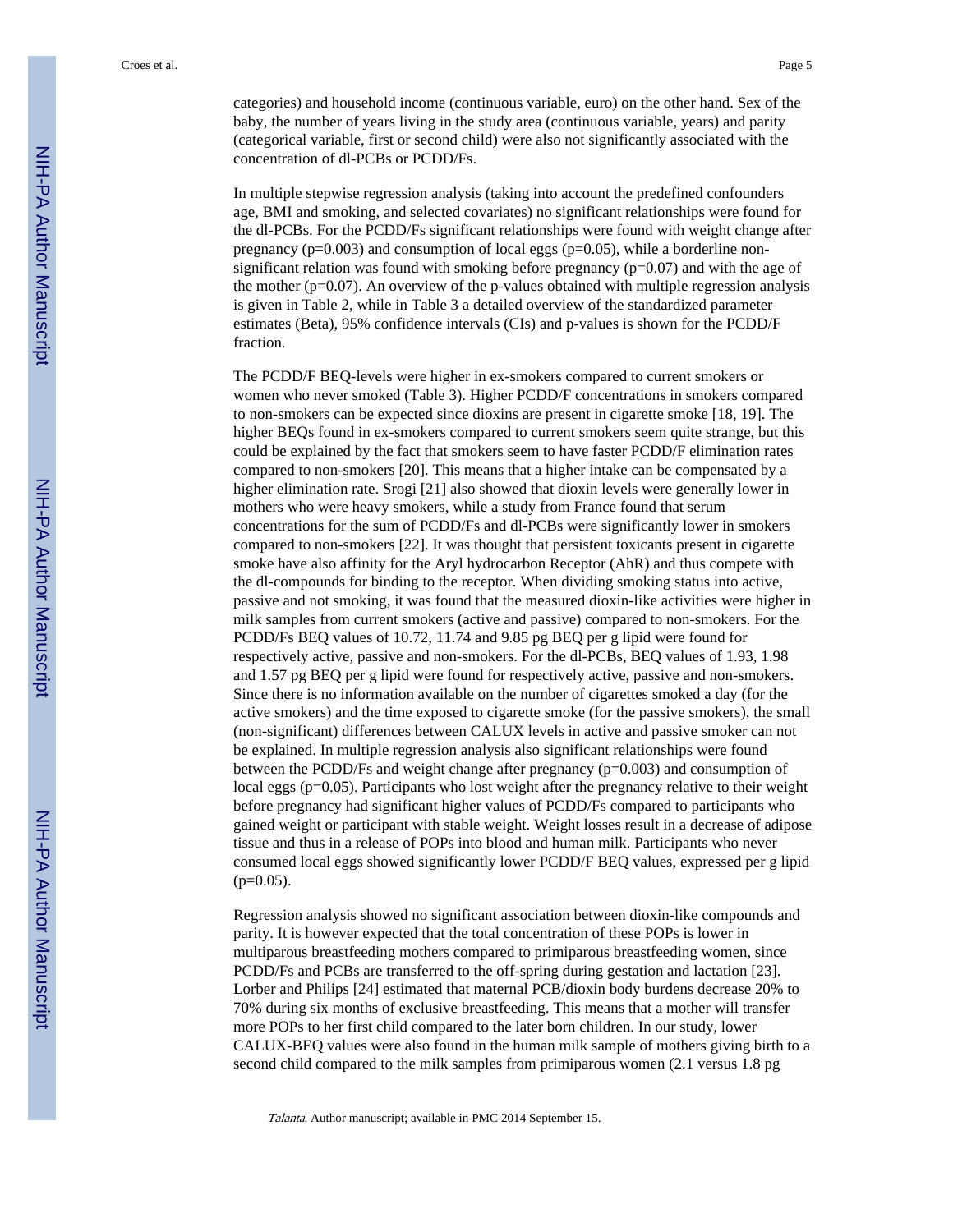BEQ per g lipid with univatiate p=0.20 for dl-PCBs and 12.2 versus 10.5 pg BEQ per g lipid with univartiate  $p = 0.17$  for PCDD/Fs). The concentration of dioxin-like compounds in breast milk will also depend on the time period of lactation, the degree of exposure and time between the pregnancies, but unfortunately this information was not available in our study.

#### **3.2 Comparison between CALUX and GC-HRMS results and contribution of PBDD/Fs**

From each of the 84 individual samples, 10 mL milk was taken to compose a pooled sample. To determine the ratio between CALUX and GC-HRMS, the pooled sample was analyzed once with GC-HRMS and twice with CALUX. Table 4 provides an overview of the GC-HRMS and CALUX results for both the PCDD/Fs and the dioxin-like PCBs in the pooled sample. The GC-HRMS TEQ values were calculated with the TEF schemes from 1998 and 2005 [25, 26]. When using the WHO<sub>2005</sub>-TEQs, the total TEQ for the sum of dioxins, furans and dl-PCBs was 10.7 pg TEQ per g lipid, while by using the WHO<sub>1998</sub> TEQ values, a total concentration of 14.3 pg TEQ per g lipid (i.e. 25 % higher) was calculated. As can be seen in Table A.1 (supplementary material), especially the contribution of mono-ortho PCBs and furans to the total TEQ is much lower, when using the  $WHO_{2005}$ -TEQ values.

In our study, it was seen that CALUX results were higher for the dioxin fraction and lower for the dl-PCB fraction, when compared to GC-HRMS. The CALUX/GC-HRMS ratios were 1.32/1.60 and 0.37/0.58 for the PCDD/Fs and the dl-PCBs, respectively using either the  $WHO_{1998}$  or  $WHO_{2005}$  TEFs. For the sum of the concentration of the two fractions, CALUX/GC-HRMS ratio was closer to 1 (Table 4: 0.93 and 1.24).

Generally, CALUX measurements are higher for the PCDD/F fraction [3, 5] and lower for the dl-PCB fraction [27] when compared to GC-HRMS. Chou et al. [3] calculated CALUX/ GC-HRMS ratios for the PCDD/Fs between 1.9 and 2.4 in cow 's milk samples, while Van Overmeire et al. [5] found median CALUX/GC-HRMS ratios of 1.58 and 0.26 for the PCDD/Fs and dl-PCBs, respectively. Carbonnelle et al. [27] suggested a three-fold underestimation of the dl-PCB concentration in different matrices when using a mouse hepatoma CALUX bioassay. Studies in our lab on human serum and atmospheric deposition samples, using the H1L7.5c1 cell line, also yielded higher PCDD/F results with CALUX/ GC-HRMS ratios of 2.0 and 1.9 (WHO<sub>2005</sub> TEFs), respectively [15, 28]. GC-HRMS results for the dl-PCB fraction in these studies were only based on the non-ortho PCBs (for the serum samples) or on PCB 126 (for the deposition samples) and the CALUX/ GC-HRMS ratio can thus not be compared to the results obtained in the present study.

For the total CALUX response of the sum of PCDD/Fs and dl-PCBs in human breast milk, the CALUX and GC-HRMS data are often in quite good agreement. Hui et al. [7] also found similar results for both techniques when using the TEF 1998 values and an (slight) overestimation for CALUX bioassay compared to GC-HRMS when using the TEF 2005 values (ratio CALUX/GC-HRMS: 1.03 (TEF 1998) and 1.38 (TEF 2005)). The degree of overestimation varied among different geographic origins of the mothers, which could be due to a difference in congener pattern in the different regions (ratios varying between 0.97 and 1.30 (TEF 1998), and between 1.37 and 1.54 (TEF 2005)). Hasegawa et al. [29] reported PCDD/F and dl-PCB levels in fish oil that were respectively three times higher and two times lower with the H1L6.1 mouse CALUX bioassay compared to GC-HRMS. For the sum of dioxins, furans and dl-PCBs similar results were found with both methods. Windal et al. [30] reported similar findings for cod liver oil, sea birds, marine mammals and fishes.

According to Hasegawa et al. [29] and Windal et al. [30] the lower dl-PCB values observed with the CALUX bioassay could be due to the difference between the WHO-TEFs and the CALUX-REPs (Relative Potencies), while the differences obtained for the PCDD/Fs were probably due to other AhR agonists. In our study, the lower CALUX-BEQ values of the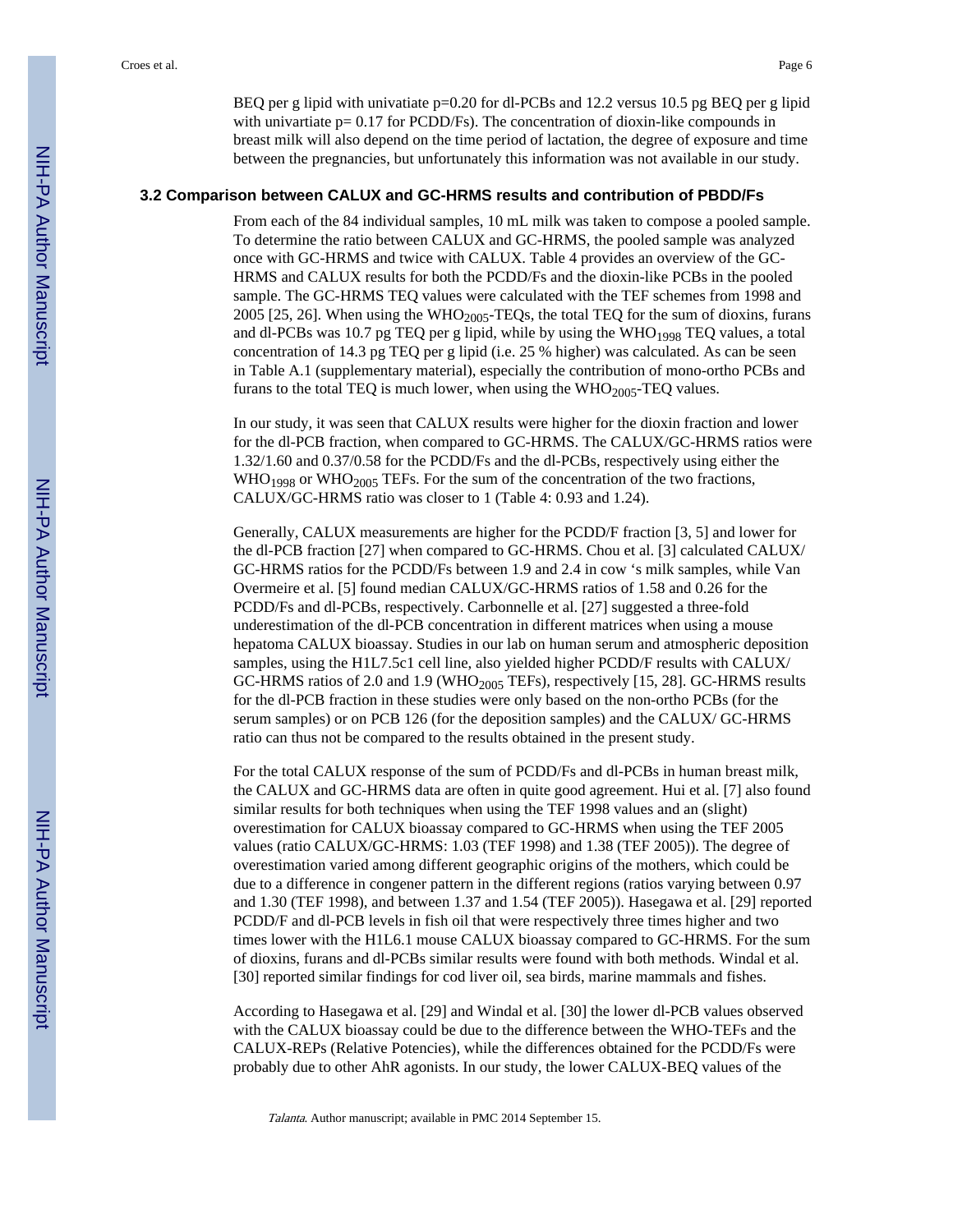PCB fraction in the human milk sample could also be explained by the difference between the GC-HRMS-TEF values and the CALUX-mouse REP values. Since no REP values were available for the H1L7.5 mouse cell line, REP values from the H1L6.1 mouse cell line were used [30, 31]. It is however expected that this would not bias the results, since both mouse cell lines gave similar results for the quantification of human serum samples from the Flemish human biomonitoring study FLEHS II [15] and each of these recombinant CALUX cell lines were developed using the identical original mouse hepatoma cells (hepa1c1c7). When using these CALUX-REP values, a CALUX/GC-HRMS ratio of 1.39 was obtained for the dl-PCBs (Table 5). This small overestimation could be due to the slight differences between REP values of the H1L6.1 and H1L7.5 cell lines (resulting from enhanced sensitivity of the H1L7.5 cells), the uncertainty of the CALUX and GC-HRMS measurements, the uncertainty of the CALUX-REP values (various other reported slightly different REP values for the same cell line) [31, 32] and/or to the presence of other AhR agonists in the extract (e.g. brominated compounds for which no REP values are yet established). For the PCDD/Fs, CALUX/GC-HRMS ratios of 1.32, 1.60 and 1.29 were found when using the WHO-TEF 1998, WHO-TEF 2006 and the CALUX-REP for the H1L6.1 cell line, respectively. The higher ratio when using the 2005 TEF values is mostly due to the lower TEF value of the 2,3,4,7,8-PeCDF congener (TEF 1998: 0.5; TEF 2005: 0.3 and mouse REP 0.58), which was present in high concentrations in the pooled human milk sample.

For the PCDD/F fraction, the discrepancy between CALUX and GC-HRMS will probably be (at least partially) due to other dioxin and furan analogs (i.e. brominated and mixed brominated/chlorinated dioxins and furans). A wide range of AhR agonists and antagonists have been identified and many are present in the environment. Some of these environmental contaminants, like PXDD/Fs, PBBs and PCNs have been detected in food, human breast milk or human blood samples [33–37]. Concentration levels of these compounds are in most cases quite low, but it is difficult to estimate their contribution to the total BEQ/TEQ, since calibration standards are available for only few congeners (which makes quantification of these compounds difficult) and no official TEF or REP values exist [38].

An overview of the concentrations (in pg per g lipid) for some PBDD/F congeners that were analyzed in the pooled human milk sample with GC-HRMS is presented in Table 6. Although only a few congeners were measured, it is clear that these compounds have a relatively low contribution to the total TEQ/BEQ. When using the same TEF/REP values as for the chlorinated analogs, the TEQ for the PBDD/Fs would be 0.42, 0.34 or 0.41 pg TEQ per g lipid (using medium bound GC-HRMS values, and the WHO-TEFs of 1998 or 2005, or the CALUX-REPs from Brown et al. [31], respectively). This would mean an increase of only 5 % to the total PCDD/F WHO-TEQ value and an adapted CALUX/GC-HRMS ratio of 1.26/1.53/1.24. In a human milk study in Sweden (samples collected in 2002–2003), also low concentration levels of brominated compounds were found. The furan congeners 2,3,7,8-TBDF and 2,3,4,7,8-PeBDF were detected at concentrations of 0.55 pg per g lipid and 0.33 pg per g lipid respectively, which is comparable to the concentrations found in the Flemish pooled milk sample. 1,2,3,7,8-PeBDF was not detected in the Swedish milk samples (Flemish rural sample: 0.2 pg per g lipid), while 1,2,3,4,7,8-/1,2,3,6,7,8-HxBDF was found at a concentration of 3.8 pg per g lipid (Flemish rural sample: below LOQ of 0.3 pg per g lipid) [39 and references herein]. Kotz et al. [13] reported mean upper and lower bound PBDD/F TEQs of 1.08 and 0.32 pg WHO-TEQ per g lipid in human milk samples from the third round of the WHO human milk survey (2001–2002). Dominant PBDD/Fs congeners were 2,3,7,8-TBDF (average concentration 0.7 pg per g lipid, range  $< 0.1 - 2.7$  pg per g lipid) and 2,3,4,7,8-PeBDF (average 0.23 pg per g lipid, range < 0.1 - 1.1 pg per g lipid). Some other congeners, e.g. 2,3,7,8-TBDD (concentrations 0.06 - 0.28 pg per g lipid), 1,2,3,7,8-PeBDD (0.14 - 1.0 pg per g lipid), 1,2,3,7,8-PeBDF and 1,2,3,4,7,8-HxBDF could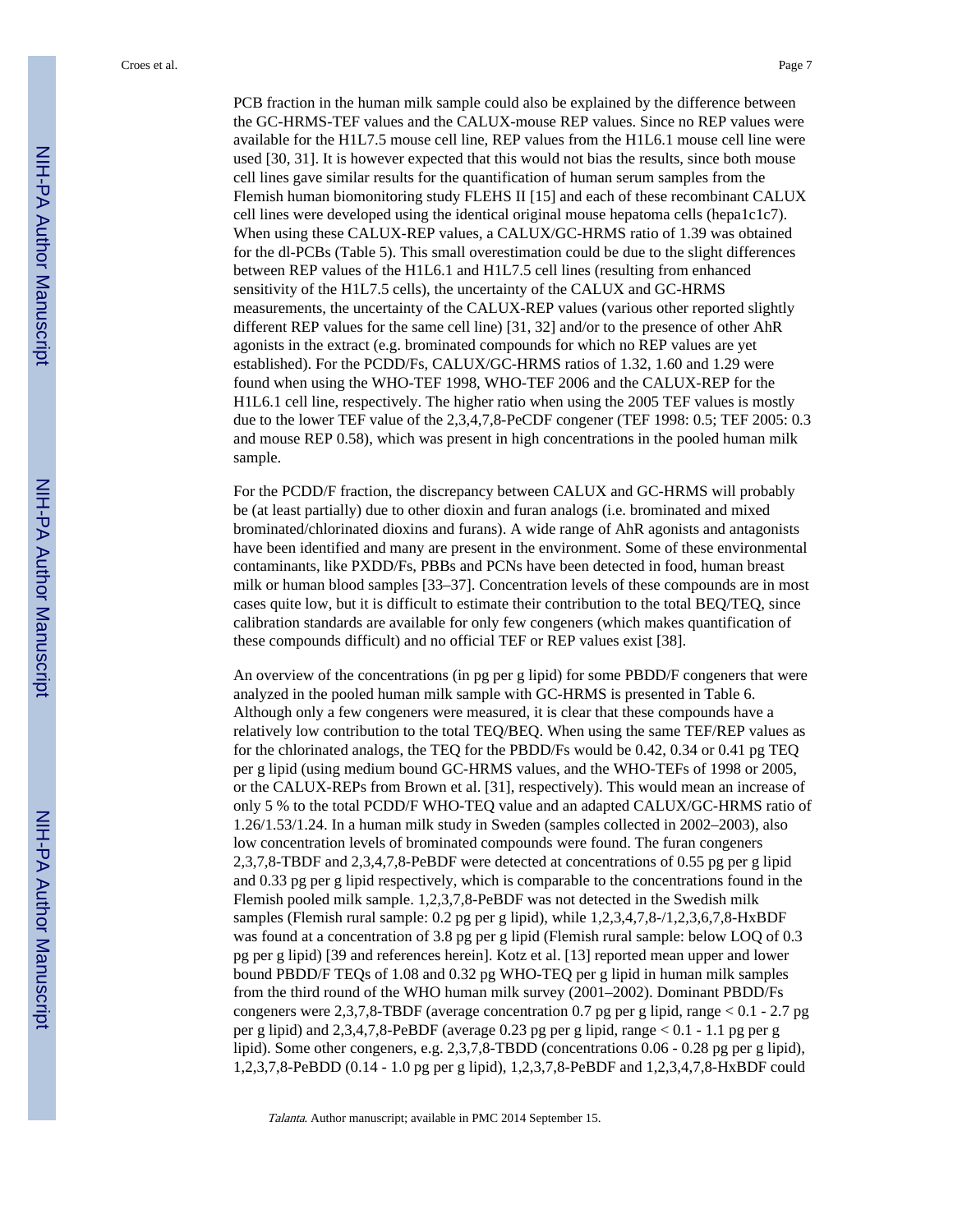only be quantified in part of the samples. The sum of all PBDD/F congeners contributed about 12 % to the total WHO-TEQ. In human adipose tissue, PBDD/Fs were found in a Swedish study from 2007. Depending on the TEFs/REPs used for calculating the upper and lower bound TEQ, the PBDD/Fs contributed 1 - 15 % to the total PCDD/F WHO-TEQ [39].

#### **3.3 Spatial- and time trends of the PCDD/F and dl-PCB concentration levels**

One pooled human milk sample was measured with both CALUX and with GC-HRMS. The GC-HRMS analysis was done in the same lab and following the same protocol as for the WHO human milk surveys, and could therefore be used to study time trends. In the WHOcoordinated human milk surveys (1989–2006) a declining time trend was observed for the Belgian levels of both PCDD/Fs and dl-PCBs. The concentrations of the PCDD/Fs and dl-PCBs measured in the pooled sample of the rural population in 2009–2010 by the WHO reference lab (CVUA, Freiburg, Germany) followed the ongoing declining trend (Figure 1). Furthermore, in all Belgian surveys, it was seen that the concentration of dl-PCBs in human milk was much lower than those of the PCDD/Fs. An overview of the concentrations of the dl-PCBs and PCDD/Fs, measured in different international human biomonitoring studies is presented in Table 1. When comparing these concentrations, one must take into account that the use of TEF 1998 or 2005 values and the selection of CALUX or GC-HRMS as measurement techniques can yield different end results. Therefore, both GC-HRMS (with TEF 1998 and TEF 2005 results) and CALUX results were given for the rural study population to facilitate comparison with international studies. The PCDD/F concentrations in the rural areas of Flanders were comparable to the concentrations found in other European and non-European countries between 2000 and 2007, and to the European mean concentration found in the  $3<sup>rd</sup>$  and  $4<sup>th</sup>$  WHO-coordinated human milk survey (8.9 pg WHO-TEQ per g fat, 2001 and 2006, participating countries were Belgium, Bulgaria, Croatia, Cyprus, Czech Republic, Finland, Germany, Hungary, Ireland, Luxemburg, The Netherlands, Norway, Romania, Russia, Slovakia, Spain, Sweden and Ukraine). When comparing the Flemish PCDD/F levels, measured in the rural area, to the results from other European countries participating the  $4<sup>th</sup>$  WHO human milk survey from 2006 (Figure 2), it can be seen that the Belgian levels are still quite high despite the overall declining trend [40]. However, the dl-PCBs levels measured in this study were lower compared to other European and non-European studies.

#### **4. Conclusions**

With a new, more sensitive method, dl-PCBs and PCDD/Fs could be quantified in all 84 human milk samples and in the pooled sample. The dl-PCB levels were, however, for some samples close to the quantification limit and due to the decreasing trend of these POPs in Flanders [41], it is possible that for future experiments higher sample volumes (e.g. 7.5 mL) or more sensitive cell lines will be needed.

Multiple regression analysis on the CALUX data showed significant relationships between PCDD/Fs and weight change after pregnancy, smoking and consumption of local eggs, while no significant relationships were found for the dl-PCBs.

In both the individual samples and the pooled human milk sample from the rural area, lower PCDD/F and dl-PCB concentrations were found compared to the former WHO-coordinated human milk surveys (1987–1988, 1992–1993, 2000–2003 and 2005–2006). The dl-PCB levels in the rural area (2009–2010) were lower compared to other international studies, while the PCDD/Fs were still quite high compared to other European countries, participating the 4th WHO human milk survey from 2006.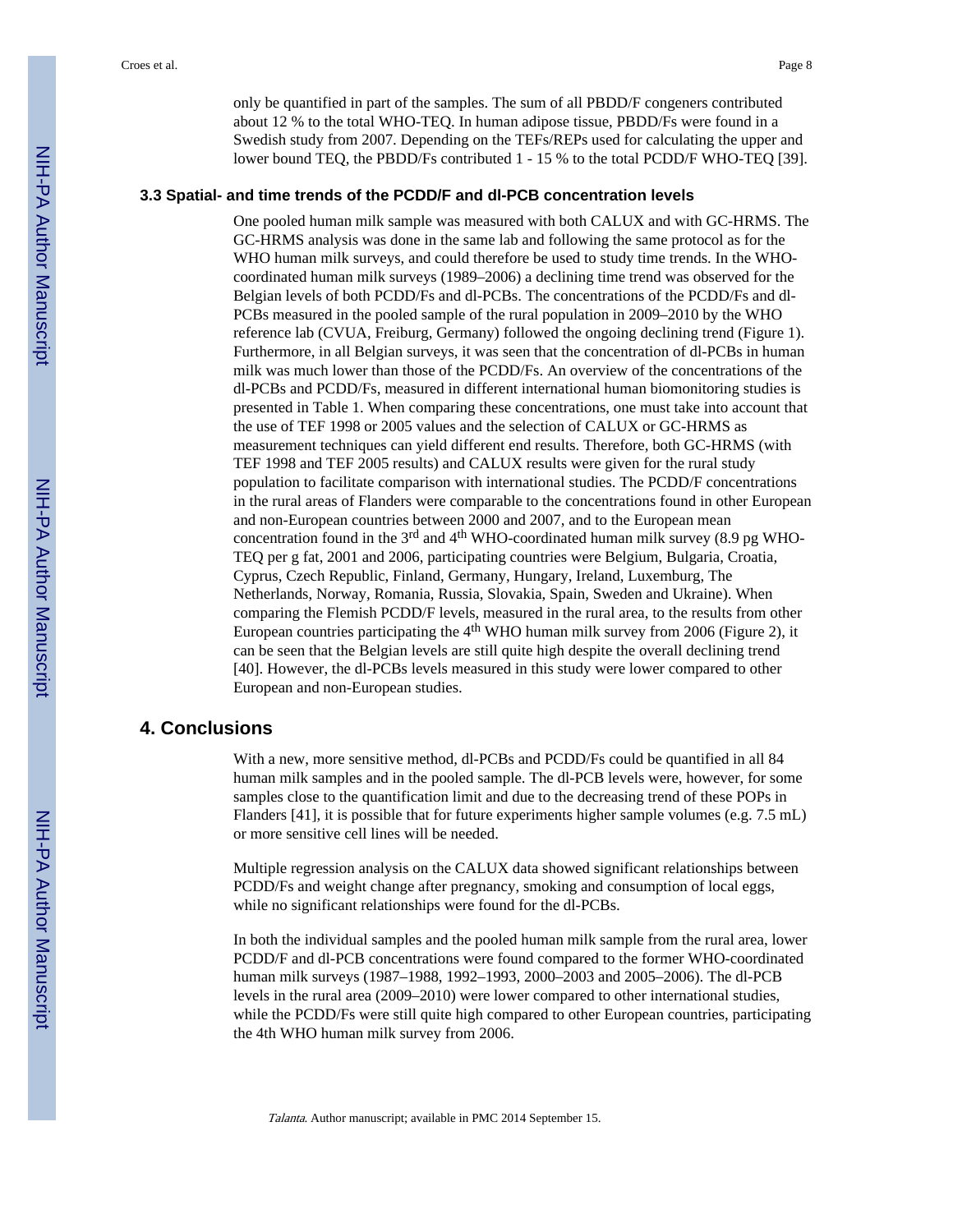When comparing CALUX results with GC-HRMS data, higher PCDD/F concentrations were found, which were probably due to the presence of other AhR-active compounds in the extracts. A wide range of AhR agonists and antagonists have been identified and many are present in the environment. Some of these environmental contaminants, like PXDD/Fs, PBBs and PCNs have been detected in food, human breast milk or human blood samples in low concentrations. In our study, while some polybrominated dioxin and furan congeners were measured in the human milk samples, their contribution to the overall TEQ/BEQ was quite low (only 5%). More research is thus needed to identify and quantify the AhR-active compounds in the extracts that contribute to the overall CALUX response. Establishment of REP values for PCDD/Fs, dl-PCBs, brominated analogs and other AhR-active compounds for the sensitive H1L7.5 cell line will be necessary to get more insight in the results.

#### **Supplementary Material**

Refer to Web version on PubMed Central for supplementary material.

#### **Acknowledgments**

The authors acknowledge all mothers who kindly accepted to participate to this study, as well as the fieldworkers, midwifes, gynecologists, doctors and directors of the participating maternities, whose cooperation was essential for the successful results of this study. The authors also acknowledge A. Kotz for the GC-HRMS analysis of the pooled milk sample.

This study was commissioned, financed and steered by the Environment, Nature and Energy Department of the Flemish government.

The H1L7.5c1 cell line was developed by the University of California-Davis (USA) with funding from a Superfund Research Program grant (ES04699) from the National Institute of Environmental Health Sciences.

#### **References**

- 1. Schroijen C, Baeyens W, Schoeters G, Den Hond E, Koppen G, Bruckers L, Nelen V, Van De, Mieroop E, Bilau M, Covaci A, Keune H, Loots I, Kleinjans J, Dhooge W, Van Larebeke N. Chemosphere. 2008; 71:1317–1325. [PubMed: 18221770]
- 2. Koppen G, Den Hond E, Nelen V, Van De Mieroop E, Bruckers L, Bilau M, Keune H, Van Larebeke N, Covaci A, Van De, Weghe H, Schroijen C, Desager K, Stalpaert M, Baeyens W, Schoeters G. Environ Int. 2009; 35:1015–1022. [PubMed: 19539994]
- 3. Chou IC, Lee WJ, Wang LC, Chang-Chien GP, Lee WS, Lee H. J Hazard Mater. 2008; 154:1166– 1172. [PubMed: 18191892]
- 4. Van Overmeire I, Van Loco J, Roos P, Carbonnelle S, Goeyens L. Talanta. 2004; 63:1241–1247. [PubMed: 18969553]
- 5. Van Overmeire I, Carbonnelle S, Schoeters G, Van Cleuvenbergen R, Windal I, Van Wouwe N, Goeyens L. Organohalogen Compounds. 2003; 60:243–246.
- 6. Leng JH, Kayama F, Wang PY, Nakamura M, Nakata T, Wang Y. Chemosphere. 2009; 75:634– 639. [PubMed: 19211123]
- 7. Hui L, Hedley A, Nelson E, Malisch R, Wong T, Cowling B. Chemosphere. 2007; 69:1287–1294. [PubMed: 17618674]
- 8. Nelson EAS, Hui L, Wong T, Hedley A. Environmental science & technology. 2006; 40:1432– 1438. [PubMed: 16568753]
- 9. Nakamura T, Nakai K, Matsumura T, Suzuki S, Saito Y, Satoh H. Science of the total Environment. 2008; 394:39–51. [PubMed: 18291442]
- 10. Colles A, Koppen G, Hanot V, Nelen V, Dewolf MC, Noël E, Malisch R, Kotz A, Kypke K, Biot P. Chemosphere. 2008; 73:907–914. [PubMed: 18718632]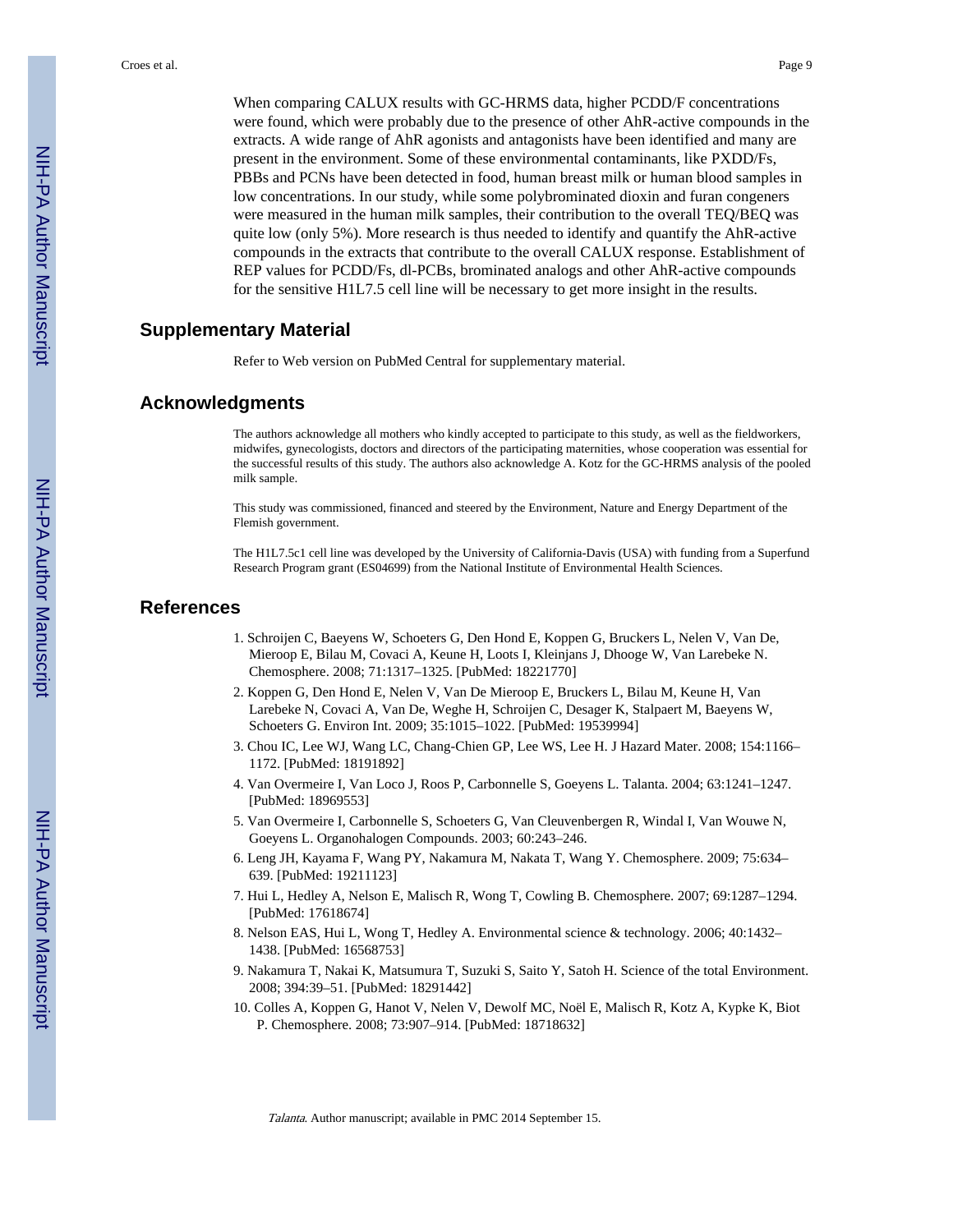Croes et al. Page 10

- 11. Croes K, Colles A, Koppen G, Govarts E, Bruckers L, Van de, Mieroop E, Nelen V, Covaci A, Dirtu AC, Thomsen C, Haug LS, Becher G, Mampaey M, Schoeters G, Van Larebeke N, Baeyens W. Chemosphere. 2012; 89:988–994. [PubMed: 22840535]
- 12. Malisch R, van Leeuwen F. Organohalogen Compounds. 2002; 56:317–320.
- 13. Kotz A, Malisch R, Kypke K, Oehme M. Organohalogen Compounds. 2005; 67:1540–1544.
- 14. Hui LL, Hedley AJ, Kypke K, Cowling BJ, Nelson EAS, Wong TW, van Leeuwen FXR, Malisch R. Chemosphere. 2008; 73:50–55. [PubMed: 18640700]
- 15. Croes K, Van Langenhove K, Den Hond E, Bruckers L, Colles A, Koppen G, Loots I, Nelen V, Schoeters G, Nawrot T, Van Larebeke N, Denison M, Vandermarken T, Elskens M, Baeyens W. Talanta. 2011; 85:2484–2491. [PubMed: 21962672]
- 16. Denison M, He G, D B, Tsutsumi T. Organohalogen Compounds. 2008; 70:772–775.
- 17. He G, Tsutsumi T, Zhao B, Baston DS, Zhao J, Heath-Pagliuso S, Denison MS. Toxicological Sciences. 2011; 123:511–522. [PubMed: 21775728]
- 18. Muto H, Takizawa Y. Archives of Environmental Health: An International Journal. 1989; 44:171– 174.
- 19. Pereira MS. Quimica Nova. 2004; 27:934–943.
- 20. Hays SM, Aylward LL. Regul Toxicol Pharmacol. 2003; 37:202–217. [PubMed: 12726754]
- 21. Srogi K. Environmental Chemistry Letters. 2008; 6:1–28.
- 22. Barbotin D. Convention Conseil Régional n°07450095. 2009
- 23. Kiviranta H, Purkunen R, Vartiainen T. Chemosphere. 1999; 38:311–323. [PubMed: 10901657]
- 24. Lorber M, Phillips L. Environmental health perspectives. 2002; 110:A325. [PubMed: 12055063]
- 25. Van den Berg M, Birnbaum LS, Denison M, De Vito M, Farland W, Feeley M, Fiedler H, Hakansson H, Hanberg A, Haws L, Rose M, Safe S, Schrenk D, Tohyama C, Tritscher A, Tuomisto J, Tysklind M, Walker N, Peterson RE. Toxicol Sci. 2006; 93:223–241. [PubMed: 16829543]
- 26. Van, den; Berg, M.; Birnbaum, L.; Bosveld, A.; Brunström, B.; Cook, P.; Feeley, M.; Giesy, JP.; Hanberg, A.; Hasegawa, R.; Kennedy, SW. Environmental health perspectives. 1998; 106:775. [PubMed: 9831538]
- 27. Carbonnelle S, Loco JV, Overmeire IV, Windal I, Wouwe NV, Leeuwen SV, Goeyens L. Talanta. 2004; 63:1255–1259. [PubMed: 18969555]
- 28. Croes K, Vandermarken T, Van Langenhove K, Elskens M, Desmedt M, Roekens E, Denison MS, Van Larebeke N, Baeyens W. Chemosphere. 2012; 88:881–887. [PubMed: 22560702]
- 29. Hasegawa J, Guruge KS, Seike N, Shirai Y, Yamata T, Nakamura M, Handa H, Yamanaka N, Miyazaki S. Chemosphere. 2007; 69:1188–1194. [PubMed: 17643474]
- 30. Windal I, Van Wouwe N, Eppe G, Xhrouet C, Debacker V, Baeyens W, De Pauw E, Goeyens L. Environ Sci Technol. 2005; 39:1741–1748. [PubMed: 15819233]
- 31. Brown DJ, Chu MD, Van Overmeire I, Chu A, Clark G. Organohalogen Compounds. 2001; 53:211–214.
- 32. Samara F, Gullett BK, Harrison RO, Chu A, Clark GC. Environment international. 2009; 35:588– 593. [PubMed: 19121869]
- 33. Giero J, Grochowalski A, Chrz szcz R. Chemosphere. 2010; 78:1272–1278. [PubMed: 20060998]
- 34. Gomara B, Herrero L, Pacepavicius G, Ohta S, Alaee M, Gonzalez MJ. Chemosphere. 2011; 83:799–805. [PubMed: 21435683]
- 35. Fernandes A, Tlustos C, Rose M, Smith F, Carr M, Panton S. Chemosphere. 2011
- 36. Horii Y, Jiang Q, Hanari N, Lam PKS, Yamashita N, Jansing R, Aldous KM, Mauer MP, Eadon GA, Kannan K. Environmental science & technology. 2010; 44:5188–5194. [PubMed: 20455569]
- 37. Alaee M, Pacepavicius G, Reiner E, MacPherson K, Fayez L, Nakao T, Ohta S. Organohalogen Compounds. 2008; 70:768–771.
- 38. Ohta S, Tokusawa H, Nakao T, Aozasa O, Miyata H, Alaee M. Chemosphere. 2008; 73:S31–S38. [PubMed: 18514257]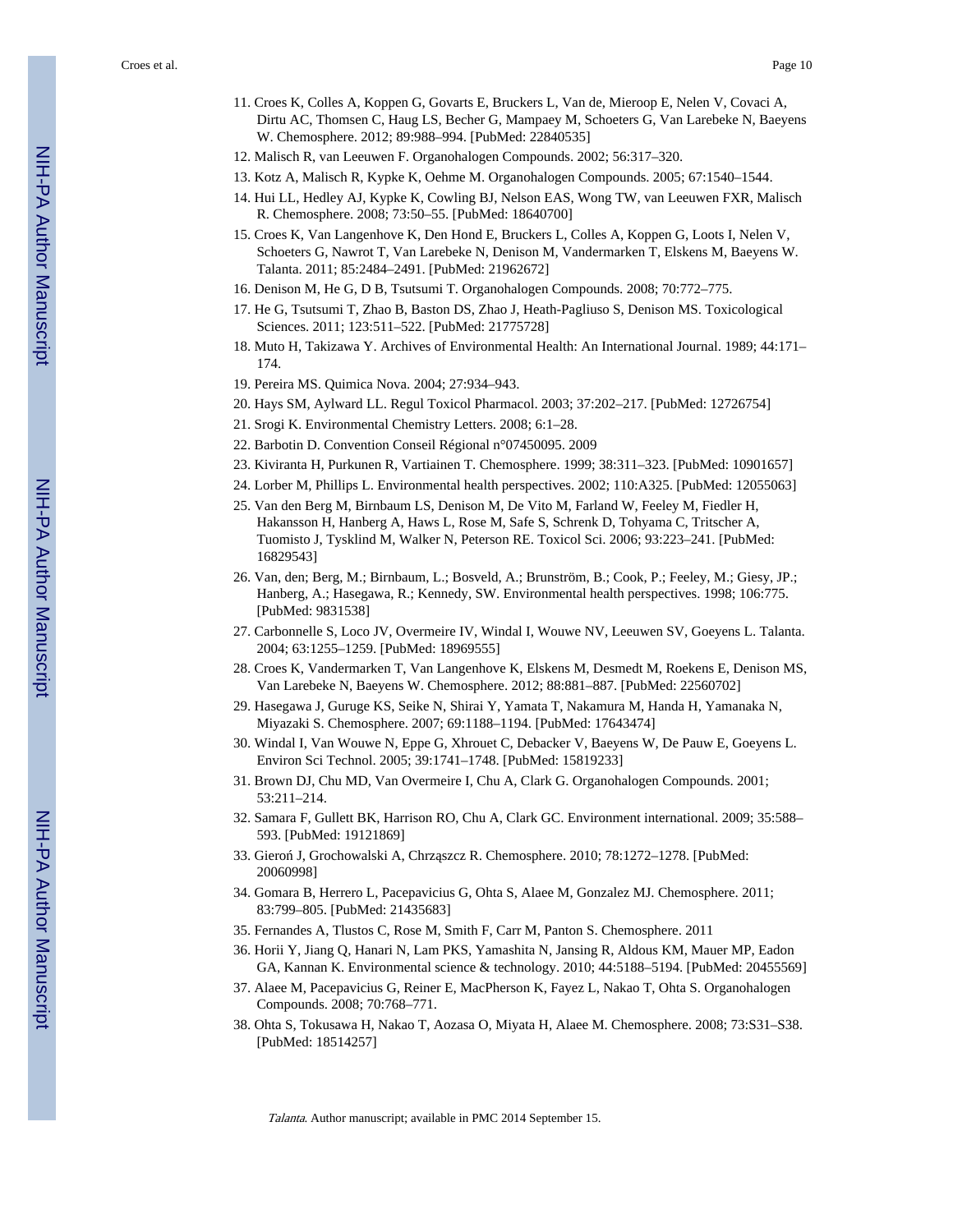- 39. Ericson Jogsten I, Hagberg J, Lindström G, Bavel B. Chemosphere. 2010; 78:113–120. [PubMed: 19897226]
- 40. World Health Organization. European Environment and Health Information System (ENHIS). 2009.
- 41. Colles A, Koppen G, Van De, Mieroop E, Covaci A, Croes K, Kotz A, Mampaey M, Schoeters G. Organohalogen Compounds. 2011; 73:1555–1558.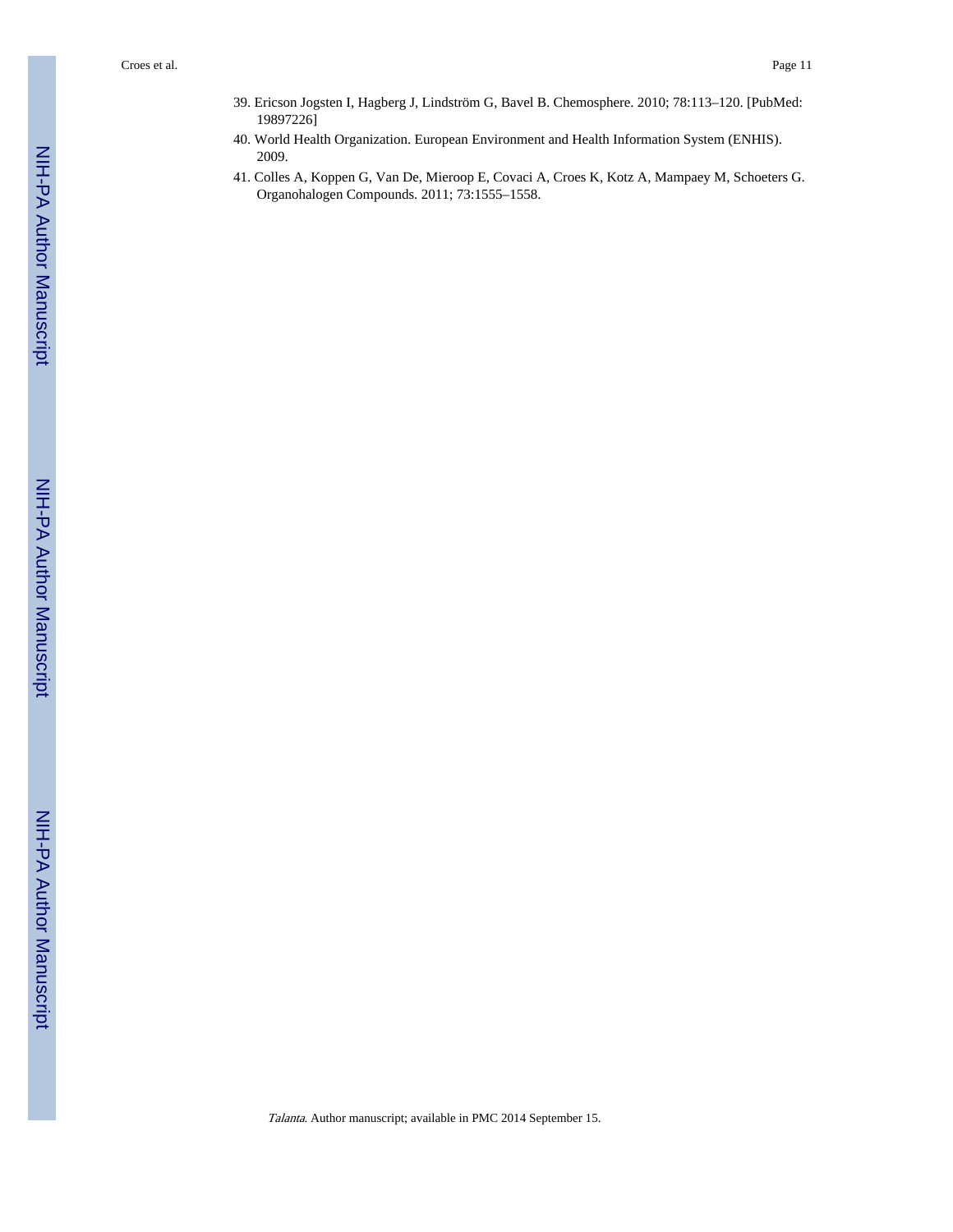Croes et al. Page 12



**Figure 1. WHO-TEQ concentration levels of pooled human milk samples measured by GC-HRMS. Comparison of the Belgian results (1989–2006) with the levels measured in this study. Left: PCDD/Fs; right: dl-PCBs.**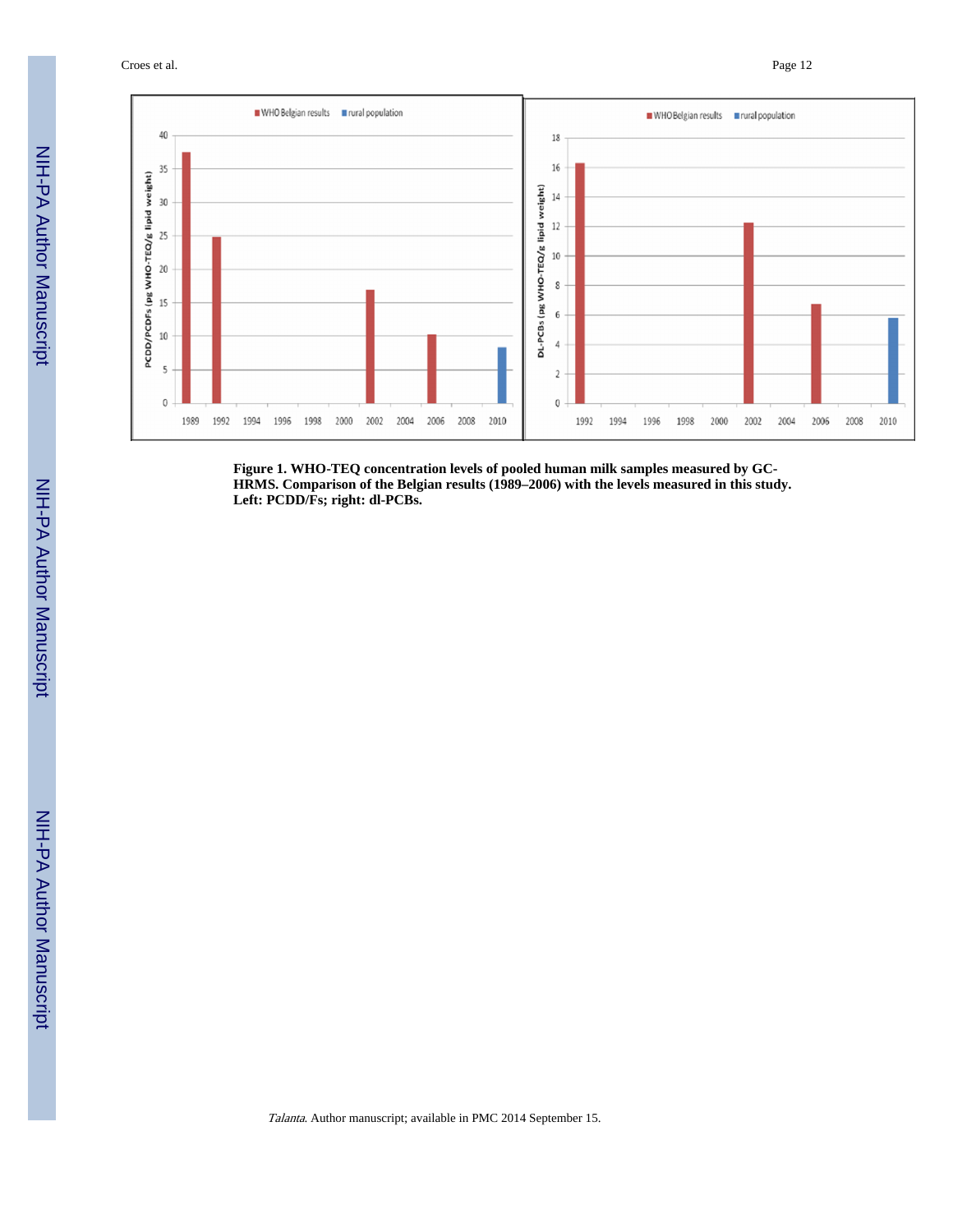Croes et al. Page 13



**Figure 2. Overview of the PCDD/F results of four WHO-coordinated human milk surveys in different European countries, and comparison with the WHO-TEQ found in this study. Measurements were done with GC-HRMS and WHO-TEFs from 1998 were used to calculate the TEQ [39].**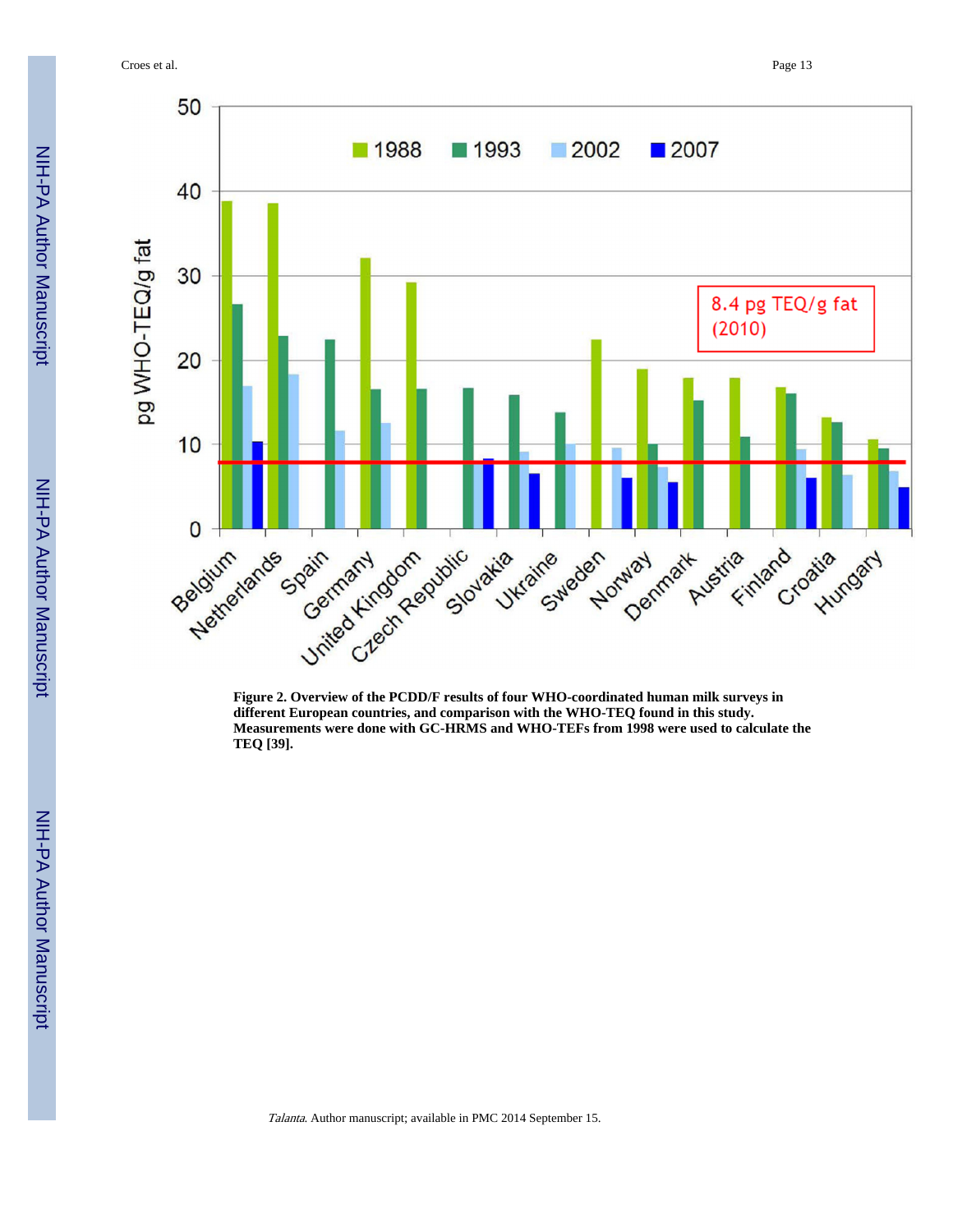NIH-PA Author Manuscript

NIH-PA Author Manuscript

Overview of the concentrations of PCDD/F's and dl-PCBs, measured in human milk samples from different countries. The results were expressed in pg<br>BEQ per g lipid (CALUX) and/or in pg WHO-TEQ per g lipid (GC-HRMS). Overview of the concentrations of PCDD/F's and dl-PCBs, measured in human milk samples from different countries. The results were expressed in pg BEQ per g lipid (CALUX) and/or in pg WHO-TEQ per g lipid (GC-HRMS).

| Country                | Year            | Z                             | Age                     | Pollutant                            | Geometric<br>mean                                    | Median | Min.             | Max.  | Technique               |
|------------------------|-----------------|-------------------------------|-------------------------|--------------------------------------|------------------------------------------------------|--------|------------------|-------|-------------------------|
|                        |                 | 84                            |                         | <b>PCDD/Fs</b>                       | 10.4                                                 | 10.1   | $\overline{4.1}$ | 32.7  | CALUX<br>UCD-           |
|                        |                 | 84                            |                         | dl-PCBs                              | 1.7                                                  | 1.7    | 0.6              | 8.1   | CALUX<br>UCD-           |
|                        |                 | sample<br>Pooled              |                         | <b>PCDD/Fs</b>                       | $\Xi$                                                |        |                  |       | CALUX<br>UCD-           |
|                        |                 | sample<br>Pooled              |                         | dl-PCBs                              | 2.2                                                  |        |                  |       | UCD-<br>CALUX           |
| study<br>This          | $-60,$<br>01    | sample<br>Pooled              | $(20.6 - 35.6)$<br>28.5 | <b>PCDD/Fs</b>                       | $rac{4}{\sqrt{10}}$<br>1998)<br>6.9<br>(TEF<br>2005) |        |                  |       | <b>HRMS</b><br><u>ქ</u> |
|                        |                 | Pooled<br>sample              |                         | dl-PCBs                              | 1998)<br>3.7<br>(TEF<br>$5.8$<br>(TEF<br>2005)       |        |                  |       | <b>HRMS</b><br>ე<br>თ   |
| Germany                | $-00$           |                               |                         | <b>PCDD/Fs</b>                       |                                                      | 13.30  | 1.80             | 34.70 | <b>HRMS</b><br>g        |
| [41]                   | 50,             | 169                           | $19 - 42$               | DI-PCBs                              |                                                      | 13.00  | 1.21             | 50.10 | <b>HRMS</b><br>ს<br>ს   |
| Germany                |                 | 43                            |                         | PCDD/Fs                              | 9.91                                                 |        | 3.34             | 26.29 | <b>HRMS</b><br>ს<br>ს   |
| $[42]$                 | 2005            |                               |                         | dl-PCBs                              | 9.92                                                 |        | 3.02             | 25.31 | <b>HRMS</b><br>ပ္ပ      |
| $Hong-$                |                 | samples<br>pooled<br>$\equiv$ |                         | PCDD/Fs,<br>dl-PCBs<br>Sum           | 14.5                                                 |        |                  |       | CALUX<br>BDS-           |
| $\frac{\rm Kong}{[7]}$ | $\frac{20}{10}$ | samples<br>pooled<br>$\equiv$ | $26.5 -$<br>$32.6$      | $\lim_{\text{PCDD/Fs}, }$<br>dl-PCBs | $10.5$ (TEF<br>$12.8$ (TEF $1998$<br>2005)           |        |                  |       | <b>HRMS</b><br>Ś        |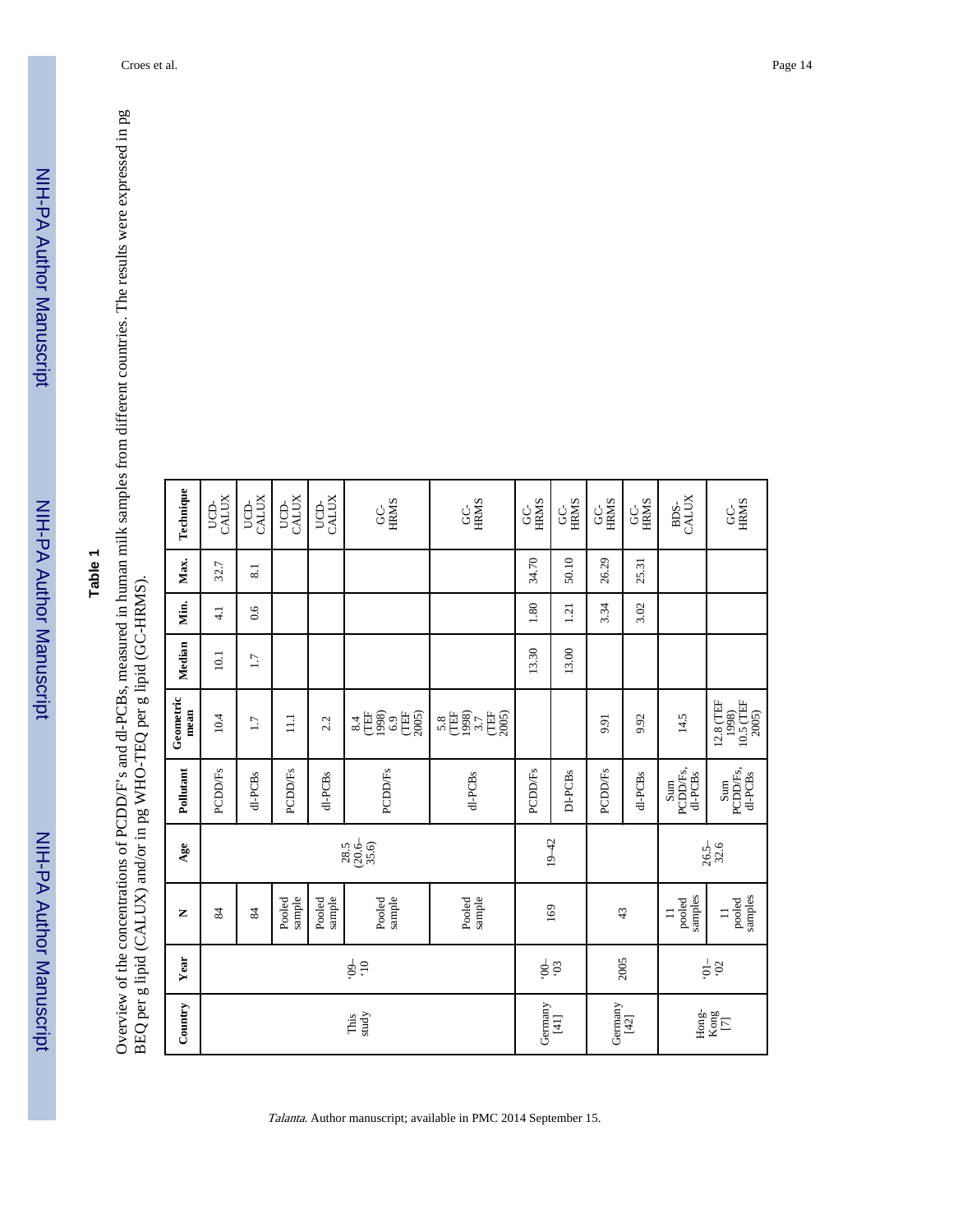| Technique         | <b>HRMS</b><br>g                  | <b>HRMS</b><br>Ś      | CALUX<br>XD <sub>S-</sub> | XDS-<br>CALUX        | XDS-<br>CALUX    | CALUX<br>XDS-    | <b>HRMS</b><br>ပ္ပ           | <b>HRMS</b><br>g     | <b>HRMS</b><br>ပ္ပ  | <b>HRMS</b><br>g           | <b>HRMS</b><br>Š | <b>HRMS</b><br>Ś           | <b>HRMS</b><br>g | GC-<br>HRMS |
|-------------------|-----------------------------------|-----------------------|---------------------------|----------------------|------------------|------------------|------------------------------|----------------------|---------------------|----------------------------|------------------|----------------------------|------------------|-------------|
| Max.              | 18.8                              | 20.0                  | 23.6                      | 7.9                  | 17.5             | $\overline{9}$   | 25.0                         | 20.6                 | 29.3                |                            | 11.2             | 17.6                       |                  |             |
| Min.              | 4.4                               | $\overline{2.1}$      | 7.4                       | 0.9                  | 6.6              | $\overline{1.0}$ | 2.4                          | 2.1                  | 0.78                |                            | 2.8              | 2.8                        |                  |             |
| Median            | 1998)<br><b>TEF</b><br>8.9        | (TEF<br>1998)<br>9.4  | 13.2                      | 1.8                  | 9.4              | 4.8              | 9.8                          | 6.9                  |                     |                            |                  |                            |                  |             |
| Geometric<br>mean |                                   |                       | 13.1                      | $\ddot{0}$           | 9.9              | 4.4              | 1998)<br><b>TEF</b><br>$\Xi$ | 7.8<br>UEF<br>1998)  | 7.5<br>TEF<br>1998) | <b>THE</b><br>1998)<br>3.1 | 7.6              | 9.0                        | 7.6              | 10.1        |
| Pollutant         | <b>PCDD/Fs</b>                    | dl-PCBs               | <b>PCDD/Fs</b>            | dl-PCBs              | <b>PCDD/Fs</b>   | dl-PCBs          | <b>PCDD/Fs</b>               | d1-PCBs              | <b>PCDD/Fs</b>      | dl-PCBs                    | <b>PCDD/Fs</b>   | dl-PCBs                    | <b>PCDD/Fs</b>   | dl-PCBs     |
| Age               |                                   |                       |                           | $\sqrt{30}$          |                  | $\Im$            |                              | $32.4 + 4.7$         | $20 - 40$           |                            |                  | $25 - 35$                  | 25.7             | (mean)      |
| Z                 | $\overline{19}$                   | European<br>countries |                           | $\circ$              |                  | 48               |                              | $\overline{49}$      |                     | 51                         | $\overline{15}$  |                            |                  | $30\,$      |
| Year              | 2001&<br>2006                     |                       |                           | $\frac{5}{9}$        |                  | $\frac{1}{9}$    | $\frac{1}{2}$                | $50^{\circ}$         | 2007                |                            | 2007             |                            |                  | 2004        |
| Country           | $3^{\rm th}$ and $4^{\rm th}$ WHO | $\frac{1}{2}$         | Tianjin,                  | China<br>$\boxed{6}$ | Yantai,<br>China | $[6]$            |                              | Japan <sup>[9]</sup> |                     | Turkey<br>[44]             |                  | $\frac{\text{Spin}}{[45]}$ | Latvia           | $[46]$      |

Talanta. Author manuscript; available in PMC 2014 September 15.

#### Croes et al. Page 15

NIH-PA Author Manuscript NIH-PA Author Manuscript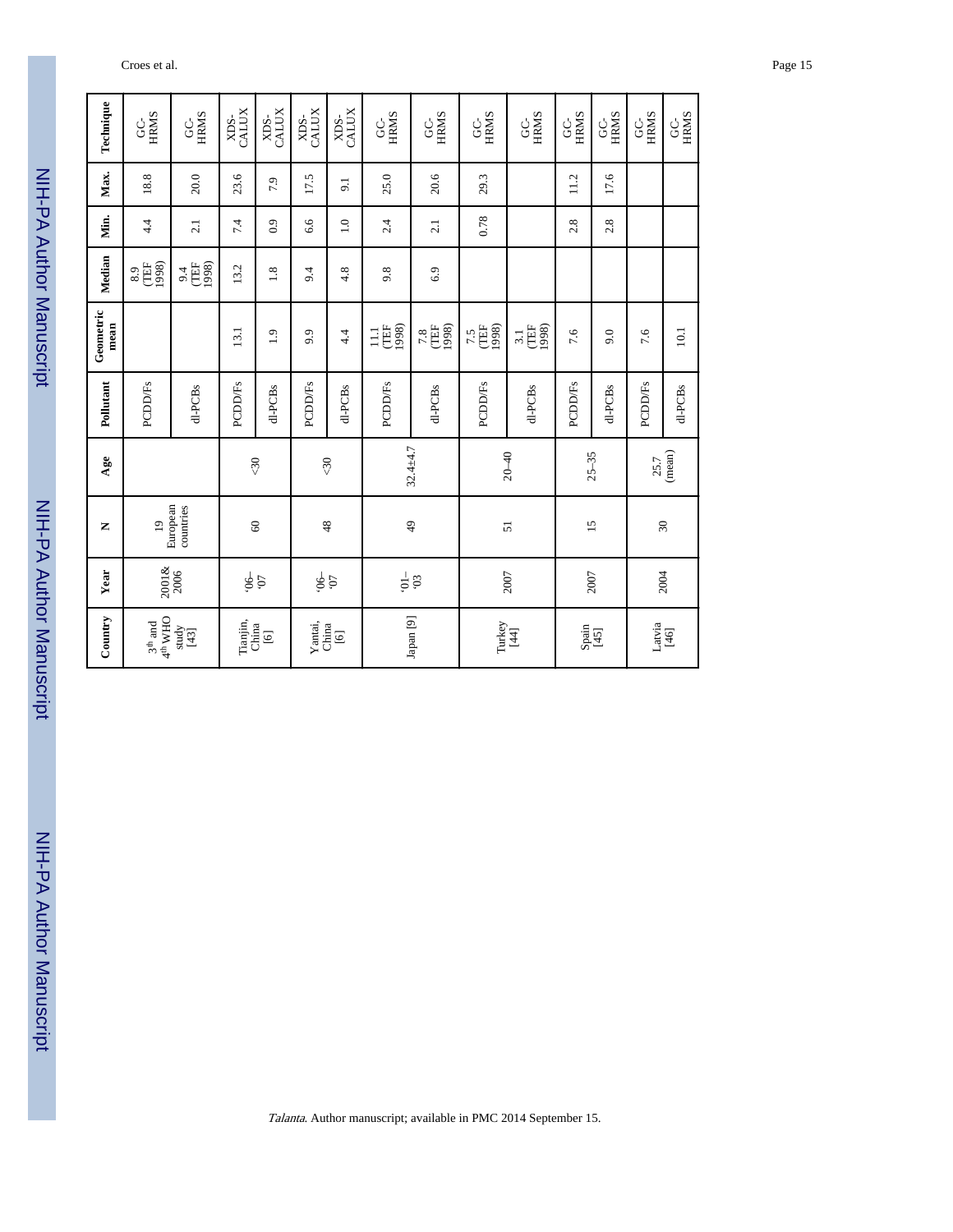Overview of the p-values for the dl-PCBs and PCDD/Fs (Ln-transformed) after multiple regression analysis.

|                                                         | p-value                     |                                            |
|---------------------------------------------------------|-----------------------------|--------------------------------------------|
|                                                         | dl-PCBs<br>(pg BEQ/g lipid) | <b>PCDD/Fs</b><br>$(pg \, BEQ/g \, lipid)$ |
| Age of the mother (years)                               | 0.37                        | 0.07                                       |
| BMI of the mother (kg $m^{-2}$ )                        | 0.12                        | 0.35                                       |
| Smoking (current, ex, never)                            | 0.23                        | 0.07                                       |
| Weight change after pregnancy<br>(gained, lost, stable) | ns                          | 0.003                                      |
| Consumption of local eggs (yes/no)                      | ns                          | 0.05                                       |

 $ns = p > 0.10$  in the stepwise model and left out in the final regression model.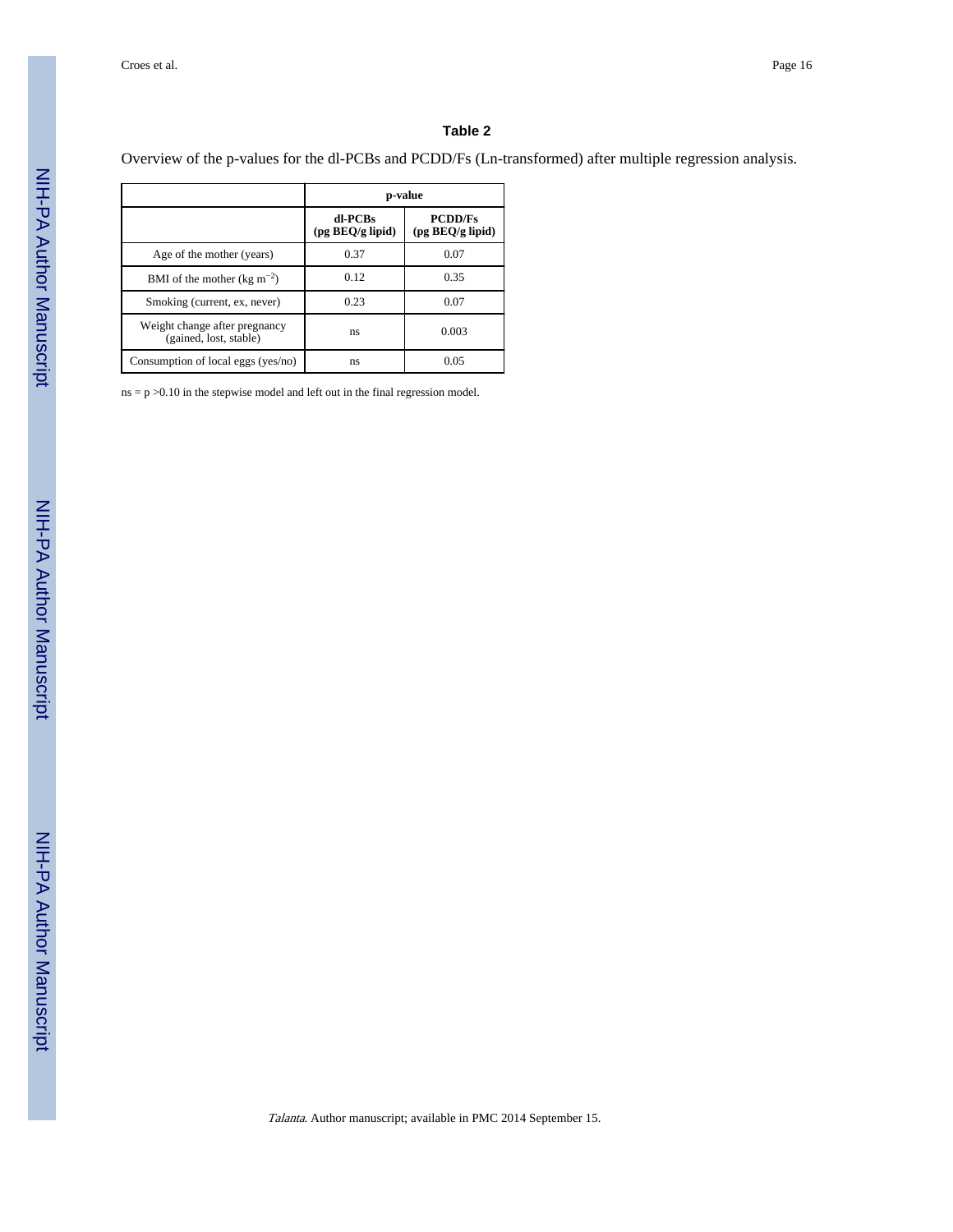Detailed overview of the standardized parameter estimates (Beta), 95% confidence intervals (CIs) and pvalues for the PCDD/F fraction (Ln-transformed) in multiple regression analysis.

|                               |             | <b>PCDD/Fs</b><br>(pg BEQ per g lipid) |         |
|-------------------------------|-------------|----------------------------------------|---------|
|                               | <b>Beta</b> | 95% CI                                 | p-value |
| Weight change after pregnancy |             |                                        |         |
| Lost vs Stable                | 0.27        | $-0.01; 0.55$                          | 0.06    |
| Gained vs Stable              | $-0.50$     | $-0.78; -0.22$                         | < 0.001 |
| Lost vs Gained                | 0.29        | 0.003; 0.57                            | 0.047   |
| Consumption of local eggs     |             |                                        |         |
| No vs Yes                     | $-0.23$     | $-0.46; 0.002$                         | 0.05    |
| Smoking (current, ex, never)  |             |                                        |         |
| Never vs Current              | $-0.13$     | $-0.39; 0.12$                          | 0.30    |
| Ex vs Current                 | 0.28        | 0.04; 0.53                             | 0.02    |
| Ex vs Never                   | 0.32        | 0.05; 0.60                             | 0.02    |

\*<br>the standardized parameter estimate (*Beta*) gives the strength and direction of the relationship. The exponential function of the standardized parameter estimate (Beta) is the factor of increase/decrease of the concentration of the PCDD/Fs (non-transformed, in pg BEQ per g lipid), when belonging to a certain category (e.g. not consuming instead of consuming local eggs).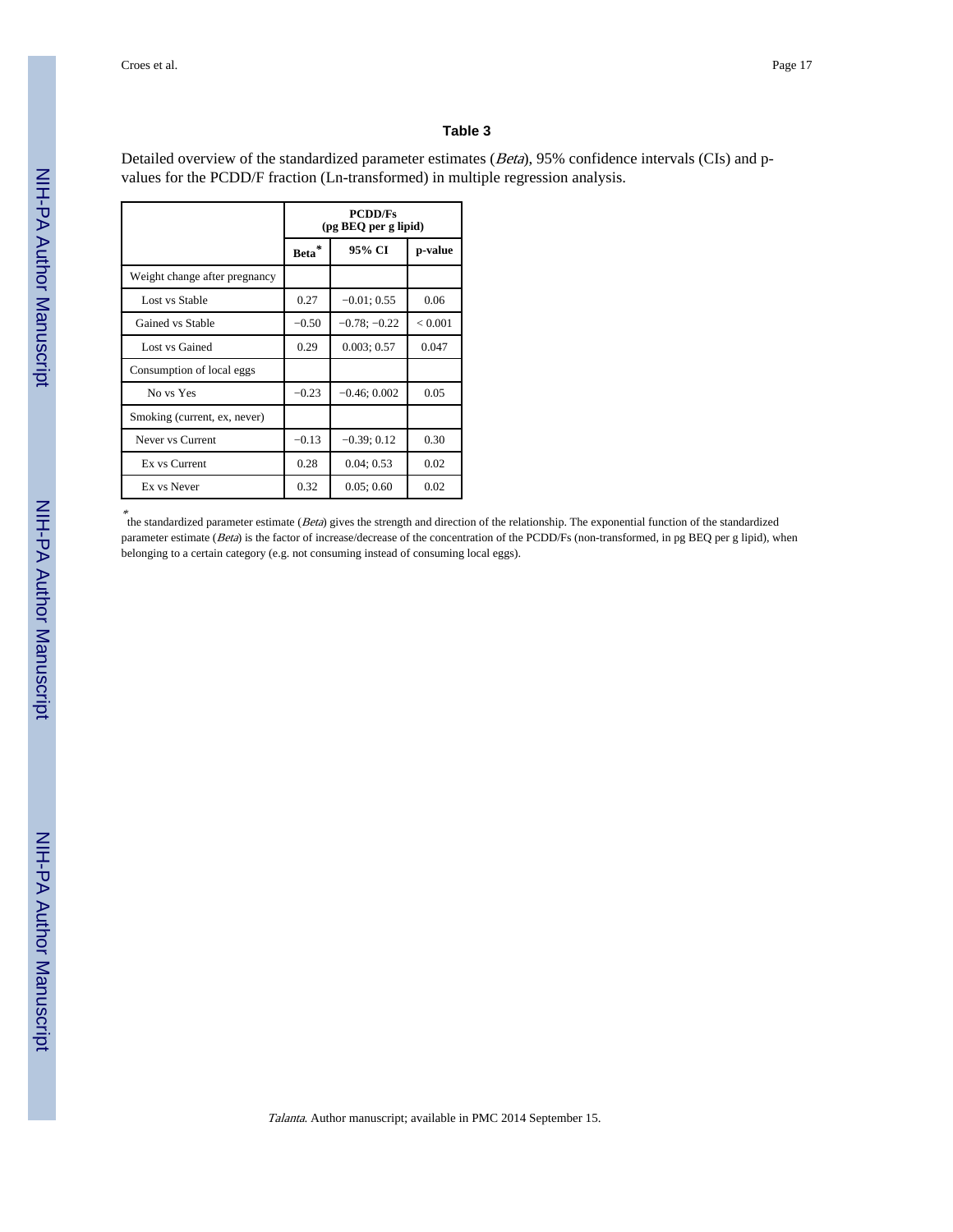Overview of the GC-HRMS and CALUX results for PCDD/Fs and dioxin-like PCBs in the pooled human milk sample. Both TEF schemes from 1998<br>and 2005 were used [25, 26]. Overview of the GC-HRMS and CALUX results for PCDD/Fs and dioxin-like PCBs in the pooled human milk sample. Both TEF schemes from 1998 and 2005 were used [25, 26].

| $\begin{array}{c} \rm{p}g\\ \rm{T(B)EQ/g}\\ \rm{lipid} \end{array}$ | <b>TEF 1998)</b> | GC-HRMS   GC-HRMS<br>(TEF 2005) | CALUX<br>sample 1 | CALUX<br>sample 2 | Geometric<br>mean<br>CALUX         | Ratio: mean<br>CALUX/GC-<br>HRMS<br>TEF '98/'05) |
|---------------------------------------------------------------------|------------------|---------------------------------|-------------------|-------------------|------------------------------------|--------------------------------------------------|
| <b>PCDD/Fs</b>                                                      | $\frac{4}{3}$    | 6.9                             | 10.2              | 12.0              | $\begin{array}{c} 111 \end{array}$ | 1.32/1.60                                        |
| dl-PCBs                                                             | 5.8              | 3.7                             | $\frac{1}{2}$     | 2.3               | 2.2                                | 0.37/0.58                                        |
| Total dl-compounds                                                  | 14.3             | 10.7                            | 12.2              | 14.3              | 13.2                               | 0.93/1.24                                        |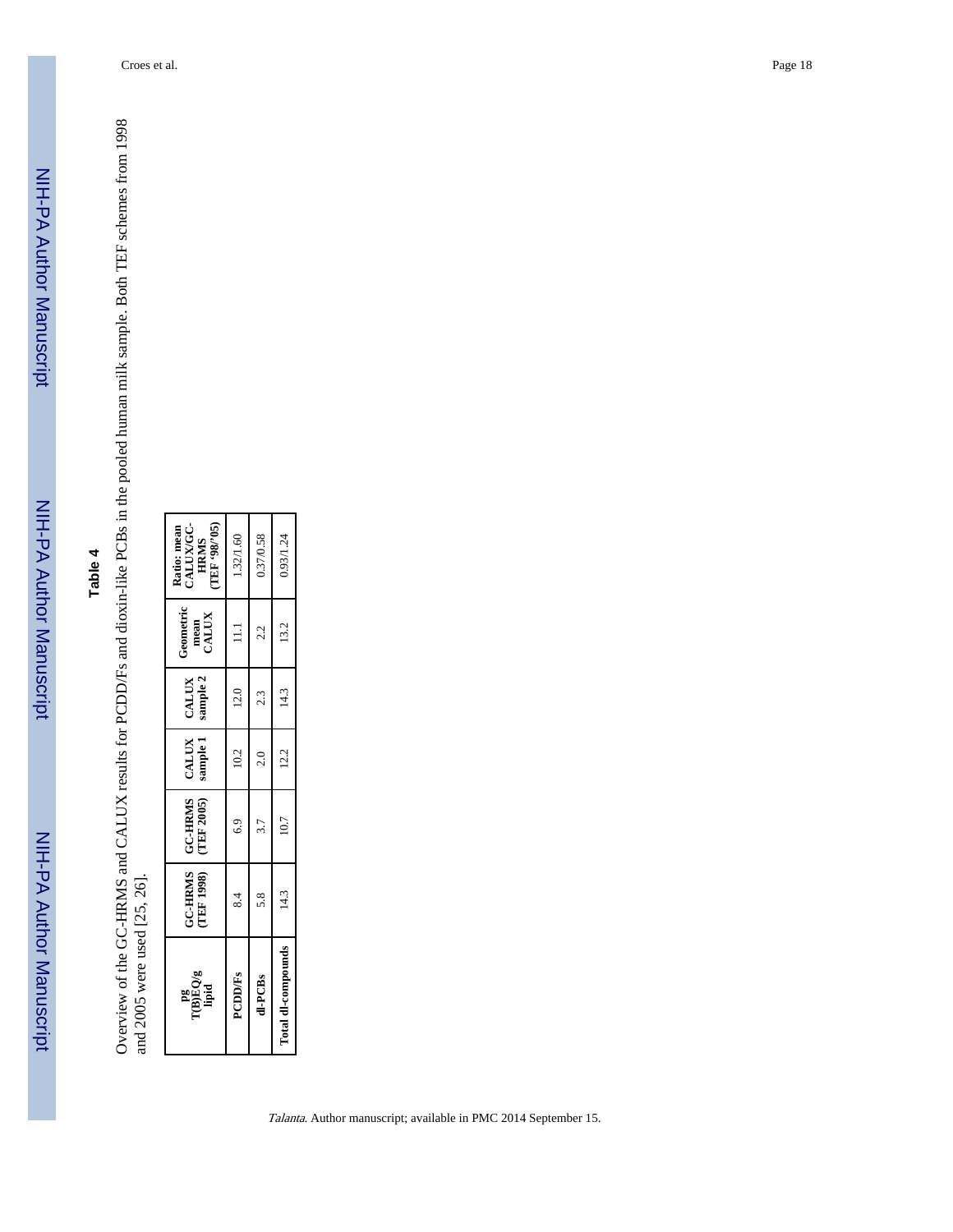Overview of the CALUX/GC-HRMS ratio of the PCDD/Fs, dl-PCBs and sum of all dl-compounds, when using different TEF and mouse REP values [29, 30].

| $pg T(B)EQ/g$ lipid       | <b>Ratio: mean</b><br><b>CALUX/GC-HRMS</b><br>(TEF 1998) | Ratio: mean<br><b>CALUX/GC-HRMS</b><br>(TEF 2005) | <b>Ratio: mean</b><br><b>CALUX/GC-HRMS</b><br>$(REF$ mouse $H1L6.1)$ |
|---------------------------|----------------------------------------------------------|---------------------------------------------------|----------------------------------------------------------------------|
| <b>PCDD/Fs</b>            | 1.31                                                     | 1.60                                              | 1.29                                                                 |
| dl-PCBs                   | 0.37                                                     | 0.58                                              | 1.39                                                                 |
| <b>Total dl-compounds</b> | 0.93                                                     | 1 24                                              | 1.31                                                                 |